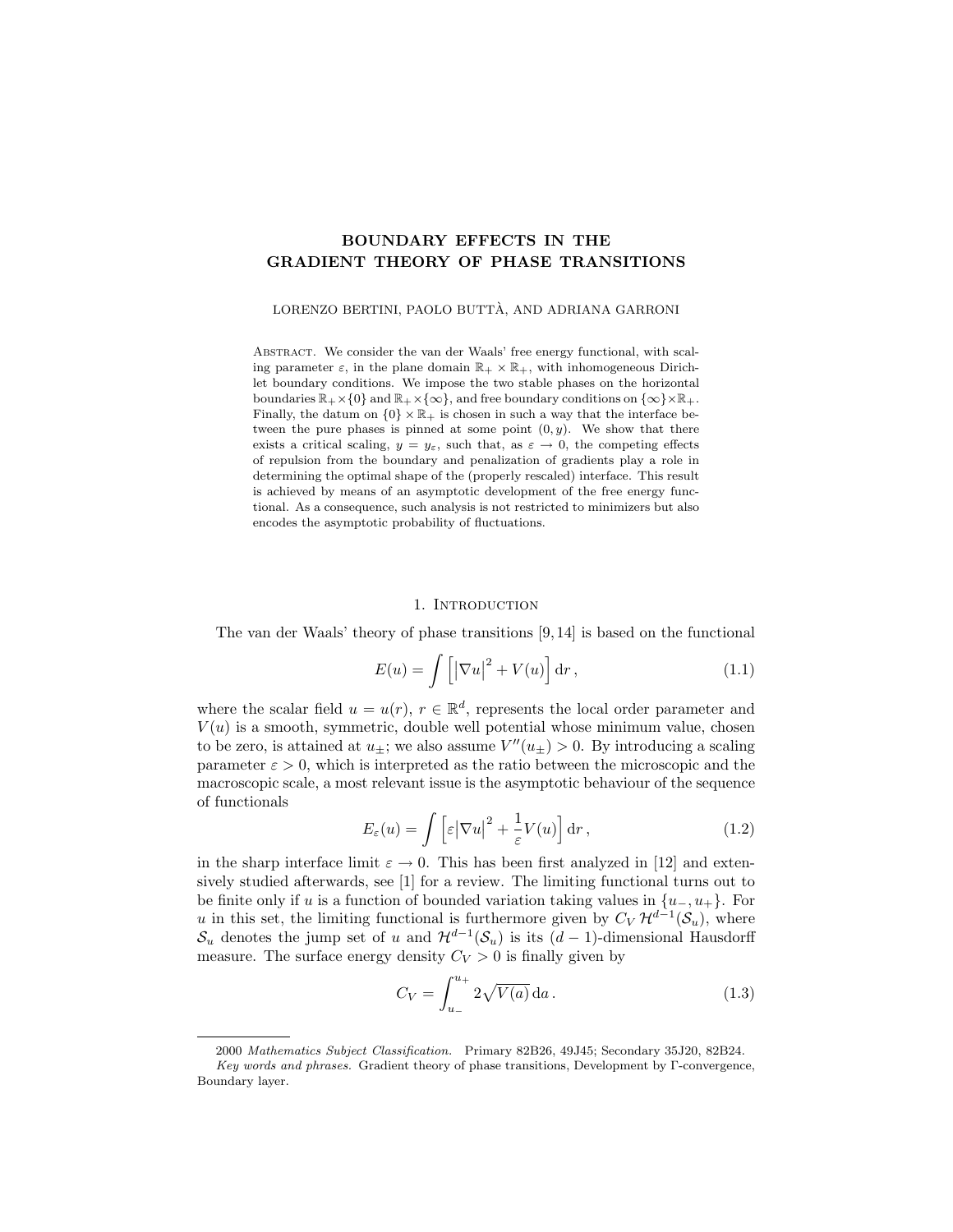For any given limiting configuration an optimal sequence can be constructed by making the transition from the value  $u_+$  to the value  $u_+$  in the direction  $\nu$  orthogonal to the interface with a one dimensional profile  $\bar{m}(\frac{r \cdot \nu}{\varepsilon})$ . Here  $\bar{m}$ , the so-called instanton, is the minimizer of the one-dimensional van der Waals' energy (1.1) with boundary conditions  $u_{\pm}$  at  $\pm \infty$ , satisfying  $\bar{m}(0) = 0$ .

As proven in [11], when  $E_{\varepsilon}$  is considered together with Dirichlet boundary conditions, the latter contribute to the limiting functional with a term taking into account the discrepancy between the pure phases  $\{u_-, u_+\}$  in the interior of the domain and the prescribed boundary data. We can regard this term as the cost associated to an interface localized at the boundary. In particular, when the boundary data take values in the pure phases  $\{u_-, u_+\}$ , this cost coincides with the one in the bulk.

Consider a geometry in which the minimizer of the limiting functional is obtained with an interface localized at the boundary. Of course, when  $\varepsilon$  is small but strictly positive, the minimizer of  $E_{\varepsilon}$  is smooth and the transition between the pure phases takes place in a thin layer close to the boundary. The purpose of the present paper is a detailed description, in the two dimensional case, of such boundary effect by means of an asymptotic development of  $E_{\varepsilon}$ . In particular, such analysis is not restricted to minimizers but also encodes the asymptotic probability of fluctuations.

We consider the following geometry, see Figure 1. As basic domain we choose  $\Omega^R = (0, R) \times (0, +\infty), R > 0$ , and denote by x and y the horizontal and the vertical coordinates, respectively. We impose the phase  $u_-\,$  on  $(0, R) \times \{0\}$ , the phase  $u_+$  on  $(0, R) \times \{+\infty\}$ , and free boundary conditions on  $\{R\} \times (0, +\infty)$ . Finally, the trace on  $\{0\} \times (0, +\infty)$  is given by a suitable (monotone) continuous function  $v_{\varepsilon}$ :  $[0, +\infty) \rightarrow [u_-, u_+]$  satisfying  $v_{\varepsilon}(0) = u_-, v_{\varepsilon}(+\infty) = u_+.$ 



FIGURE 1. The domain  $\Omega^R$  and the corresponding boundary conditions. The zero of  $v_{\varepsilon}$  is  $y_{\varepsilon}$  and  $\gamma_{\varepsilon}$  is the interface.

We denote by  $E_{\varepsilon}(\cdot, \Omega^R)$  the functional in (1.2) on the domain  $\Omega^R$  with these boundary conditions and let  $u_{\varepsilon}^*$  be a minimizer of  $E_{\varepsilon}(\cdot, \Omega^R)$ . Assume that  $v_{\varepsilon}$  has a unique zero at  $y_\varepsilon$  and let  $\gamma_\varepsilon$  be the zero level set of  $u_\varepsilon^*$ . Observe that  $\gamma_\varepsilon$  is a subset of the closure of  $\Omega^R$ . We shall refer to it as the *interface* and in the following heuristic discussion we assume that it is the graph of a function on [0, R], still denoted by  $\gamma_{\varepsilon}$ . The boundary condition on  $\{0\} \times (0, +\infty)$  pins the interface at the point  $(0, y_{\varepsilon})$ , i.e.,  $\gamma_{\varepsilon}(0) = y_{\varepsilon}$ . We assume that  $y_{\varepsilon}$  converges to zero as  $\varepsilon \to 0$ . The result in [11] then implies that the interface approaches the interval  $[0, R] \times \{0\}$  in the limit  $\varepsilon \to 0$ ,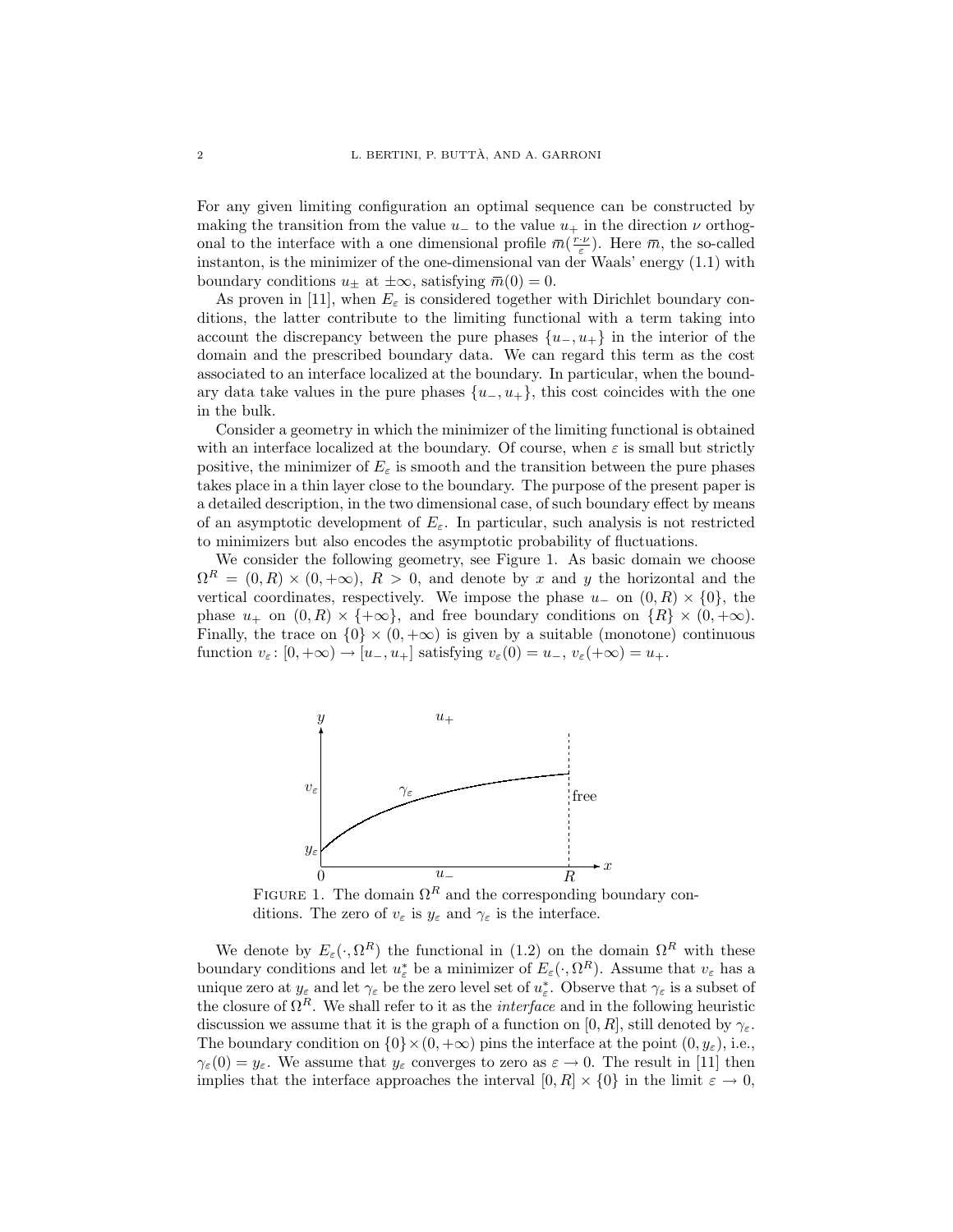i.e.,  $\gamma_{\varepsilon} \to 0$ . Our aim is a detailed analysis of this convergence, which includes the correction for finite  $\varepsilon$  due to the boundary condition. There are two competing effects. The boundary datum  $u_-\,$  on  $(0, R) \times \{0\}$  effectively repels  $\gamma_{\varepsilon}$ ; indeed, in order to minimize the energy along the one dimensional sections  $\{x\} \times (0, +\infty)$ ,  $x \in (0, R)$ , the zero of  $u^*_{\varepsilon}(x, \cdot)$  should be as large as possible. On the other hand, the convergence of  $\gamma_{\varepsilon}$  to the flat interface penalizes the gradient of  $\gamma_{\varepsilon}$ . We show that there exists a critical scaling for  $y_{\varepsilon}$  such that  $\gamma_{\varepsilon}$ , properly rescaled, converges to a non trivial profile for which both effects play a role.

In the spirit of the so-called developments by  $\Gamma$ -convergence [3,6,7], we introduce the excess energy

$$
\widetilde{E}_{\varepsilon}(u,\Omega^R) = K_{\varepsilon}\left[E_{\varepsilon}(u,\Omega^R) - C_V R\right],\tag{1.4}
$$

and look for a sequence  $K_{\varepsilon} \to +\infty$  for which  $\widetilde{E}_{\varepsilon}$  has a non trivial limit. In order to complete this program, we need however to properly rescale the variables. The identification of the correct scaling is based on the following ansatz, which is suggested by the construction of the optimal sequence in the sharp interface limit of  $E_{\varepsilon}$ . The interface  $\gamma_{\varepsilon}$  satifies  $\gamma_{\varepsilon}(x) \approx y_{\varepsilon} + \varepsilon \phi(x)$  and on each vertical section the function  $u_{\varepsilon}^*(x, \cdot)$  minimizes the corresponding energy with the constraint  $u_{\varepsilon}^*(x, \gamma_{\varepsilon}(x)) = 0$ . We thus perform the change of variable  $y \mapsto (y - y_{\varepsilon})/\varepsilon$  getting

$$
F_{\varepsilon}(u) = K_{\varepsilon} \left\{ \varepsilon^2 \int_0^R \int_{-\frac{y_{\varepsilon}}{\varepsilon}}^{+\infty} (\partial_x u)^2 \mathrm{d}y \, \mathrm{d}x + \int_0^R \left[ \int_{-\frac{y_{\varepsilon}}{\varepsilon}}^{+\infty} \left( (\partial_y u)^2 + V(u) \right) \mathrm{d}y - C_V \right] \mathrm{d}x \right\}.
$$
\n(1.5)

The above expression suggests that in order to appreciate the variations in the horizontal direction we have to choose  $K_{\varepsilon} = \varepsilon^{-2}$ . Moreover, the analysis of the one-dimensional case in [5] implies that the second term on the right hand side of (1.5) is of the order  $\exp{-\beta_V \varepsilon^{-1} y_\varepsilon}$ , where  $\beta_V = \sqrt{2V''(u_+)}$ . We therefore conclude that the critical scaling for  $y_{\varepsilon}$  is given by  $y_{\varepsilon} \approx \frac{2}{\beta_V} \varepsilon \log \varepsilon^{-1}$ .

In this paper we analyze the variational convergence of the functionals  $F_{\varepsilon}$  in (1.5); referring to the next section for the precise statement, we here discuss informally our results. If  $y_{\varepsilon} \gg \frac{2}{\beta V} \varepsilon \log \varepsilon^{-1}$  we show that the repulsion due to the boundary is not seen in the limiting functional and that the rescaled profile corresponding to the minimizer  $u_{\varepsilon}^*$  is flat, i.e.,  $\phi = 0$ . In the critical scaling  $y_{\varepsilon} = \frac{2}{\beta_V} \varepsilon \log \varepsilon^{-1}$  we prove that the Γ-limit of the functionals  $F_{\varepsilon}$  in (1.5) is finite only on functions u of the form  $u(x, y) = \overline{m}(y - \phi(x))$ , with  $\phi(0) = 0$ . On these functions the limiting functional is furthermore given by

$$
\int_0^R \left[ \frac{C_V}{2} \phi'(x)^2 + B_V e^{-\beta_V \phi(x)} \right] dx, \tag{1.6}
$$

for a suitable constant  $B_V > 0$  that can be computed explicitly. As a consequence of this Γ-convergence result we deduce the sharp asymptotic for the minimizer  $u_{\varepsilon}^*$ of the original functional  $E_{\varepsilon}$  in (1.2). Namely,

$$
u_{\varepsilon}^{*}(x, y) \approx \bar{m}\left(\frac{y - \gamma_{\varepsilon}(x)}{\varepsilon}\right), \qquad \gamma_{\varepsilon}(x) \approx y_{\varepsilon} + \varepsilon \phi^{*}(x), \tag{1.7}
$$

where  $\phi^*$  is the minimizer of the energy (1.6) with the boundary condition  $\phi(0) = 0$ . A simple computation then shows,

$$
\phi^*(x) = \frac{2}{\beta_V} \log \left( 1 + \beta_V \sqrt{\frac{B_V}{2C_V}} x \right). \tag{1.8}
$$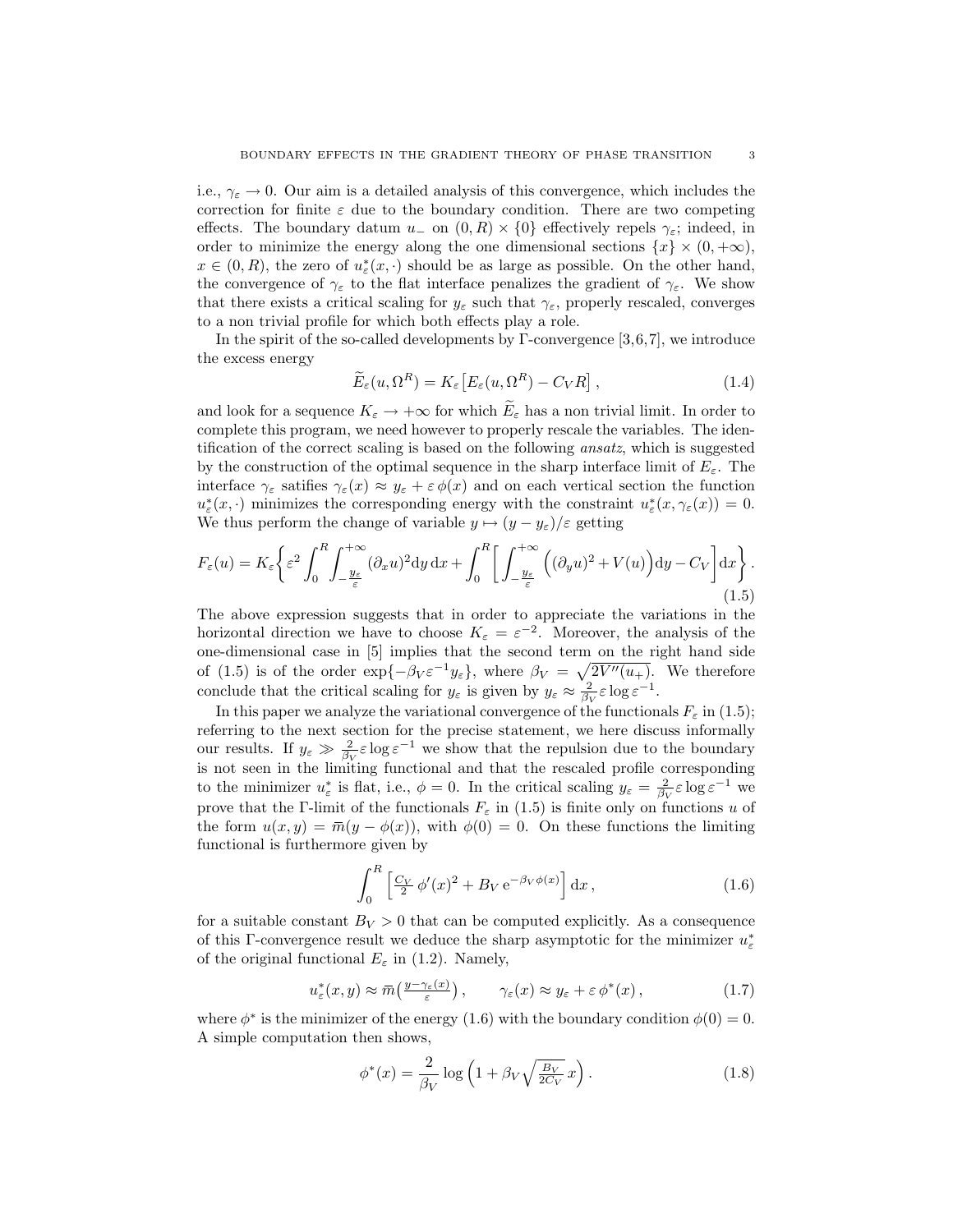In the case  $y_{\varepsilon} \ll \frac{2}{\beta_V} \varepsilon \log \varepsilon^{-1}$ , when x is close to zero, the repulsion from the boundary is much stronger than the penalization on the gradients of  $\gamma_{\varepsilon}$ . This implies that for each fixed x close to zero we have  $\gamma_{\varepsilon}(x) - y_{\varepsilon} \gg \varepsilon$ . On the other hand, if x is such that  $\gamma_{\varepsilon}(x) \approx \frac{2}{\beta_V} \varepsilon \log \varepsilon^{-1}$  we are back in the situation described by the critical scaling. We therefore expect, but do not prove here, that in this regime the asymptotic expression of the interface  $\gamma_{\varepsilon}$  for x bounded away from 0 has still the form  $\gamma_{\varepsilon}(x) \approx \frac{2}{\beta_V} \varepsilon \log \varepsilon^{-1} + \varepsilon \phi^*(x)$ .

We conclude with few remarks on the relationship of the problem here considered with some (microscopic) statistical mechanics models. In the context of short-range, Ising-like models, the statistical properties of an interface above a wall have been mostly studied for the so-called *effective interface models*, see [10] for a review. These models are obtained by assuming that the interface can be described as the graph of some function  $\phi \colon \Lambda \to \mathbb{R}_+$ , where  $\Lambda$  is a finite subset of the lattice  $\mathbb{Z}^{d-1}$ . One then introduces a Gibbs measure on the set of the interface configurations, with a short range energy term penalizing the gradients of  $\phi$ , and analyzes the asymptotic behaviour of this measure as  $\Lambda$  invades  $\mathbb{Z}^{d-1}$ . While the energy is minimized by an interface localized at the wall, i.e.,  $\phi = 0$ , the presence of the fluctuations induces a repulsion, e.g., the expected value of  $\phi$  diverges as  $\Lambda \uparrow \mathbb{Z}^{d-1}$ . This effect is referred to as entropic repulsion: for the interface it is more convenient to have some room to fluctuate rather than to minimize the energy.

The asymptotic (1.7) does not reflect an entropic repulsion effect. In the case of the van der Waals' functional, the repulsion from the wall is in fact due to an energetic effect induced by the boundary conditions. The case of long-range, Kac-like models is, on the other hand, much closer to the problem considered here. Indeed, on a suitable mesoscopic scale the behavior of those models is well described by a free energy functional which, although non local, has similar features to (1.2), see [13]. In particular, the corresponding sharp interface limit has been analyzed in [2], where it is shown that the Γ-limit of the free energy functional is proportional to the perimeter of the interface between the pure phases, the proportionality constant identifying the surface tension. As far as we know, the asymptotic behaviour of an interface close to a wall has not been analyzed in detail for systems with Kac-type interactions, but it seems reasonable that the effects here discussed are also relevant in such a situation.

### 2. The main result

For the sake of concreteness, we restrict the analysis to the paradigmatic case of the symmetric double well potential, i.e., we choose

$$
V(u) = (u^2 - 1)^2,
$$
\n(2.1)

which attains its minimum at  $u_{\pm} = \pm 1$ . With this choice, the instanton  $\bar{m}$  is given by  $\bar{m}(y) = \tanh y$  and elementary computations show  $C_V = \frac{8}{3}$ ,  $\beta_V = 4$ ,  $B_V = 16$  [5, Appendix A].

As reference domain we choose the quadrant of  $\mathbb{R}^2$  given by  $\Omega_\ell = (0, +\infty) \times$  $(-\ell, +\infty)$ ,  $\ell > 0$ . The case of the half strip  $(0, R) \times (-\ell, +\infty)$  discussed in the Introduction can be analyzed by the same arguments. The parameter  $\ell$  has been introduced in such a way that the zero of the trace on  $\{0\} \times (-\ell, +\infty)$  approaches zero as  $\varepsilon \to 0$ . Accordingly, the asymptotic expansion of the functional will be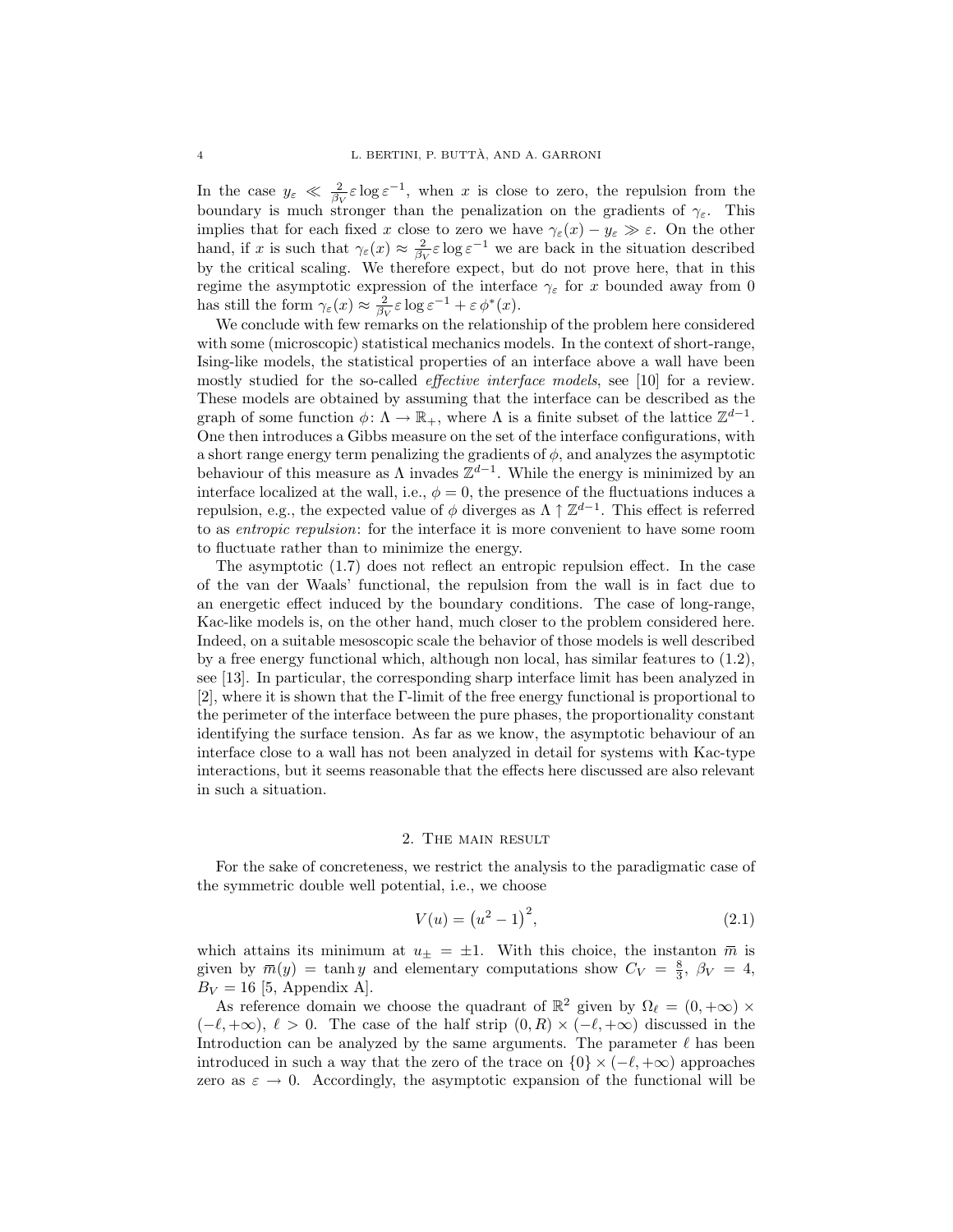discussed in the fine tuning  $\ell = \frac{1}{2} \log \varepsilon^{-1} + O(1)$ , which corresponds to the critical scaling discussed in the Introduction.

Given  $m: (-\ell, +\infty) \to \mathbb{R}$  we introduce the one dimensional functional

$$
\mathcal{F}_{\ell}(m) := \int_{-\ell}^{+\infty} \left[ (m')^2 + V(m) \right] dy.
$$
 (2.2)

With this notation, we can rewrite the functional in (1.5) as

$$
F_{\varepsilon}(u) := \int_0^{+\infty} \int_{-\ell_{\varepsilon}}^{+\infty} (\partial_x u)^2 \, \mathrm{d}y \, \mathrm{d}x + \varepsilon^{-2} \int_0^{+\infty} \left[ \mathcal{F}_{\ell_{\varepsilon}}(u(x, \cdot)) - \frac{8}{3} \right] \mathrm{d}x \,, \tag{2.3}
$$

where  $\ell_{\varepsilon} \to +\infty$  as  $\varepsilon \to 0$ . We will study the asymptotic behaviour, as  $\varepsilon \to 0$ , in terms of Γ-convergence of  $F_{\varepsilon}$  subject to the following boundary conditions,

$$
\begin{cases}\nu(0, y) = w_{\varepsilon}(y) & y \in [-\ell_{\varepsilon}, +\infty), \\
u(x, -\ell_{\varepsilon}) = -1 & x \in (0, +\infty), \\
u(x, \cdot) - 1 \in L^{2}((0, +\infty)) & x \in (0, +\infty),\n\end{cases}
$$
\n(2.4)

for a suitable continuous function  $w_{\varepsilon} : [-\ell_{\varepsilon}, +\infty) \to \mathbb{R}$  with  $w_{\varepsilon}(-\ell_{\varepsilon}) = -1$ . We shall regard u as a function on  $[0, +\infty) \times \mathbb{R}$  by setting  $u = -1$  on  $[0, +\infty) \times$  $(-\infty, -\ell_{\varepsilon})$ . Accordingly,  $w_{\varepsilon}$  is also regarded as a function in R by setting  $w_{\varepsilon} = -1$ on  $(-\infty, -\ell_{\varepsilon}).$ 

We set  $\chi(x, y) = \chi(y) := \text{sgn}(y)$  and define the affine space

$$
X := \{ u : u - \chi \in L^2((0, R) \times \mathbb{R}) \text{ for any } R > 0 \},
$$

endowed with the metric

$$
d_X(u,v) = \sum_{n} 2^{-n} (1 \wedge ||u - v||_{L^2((0,n) \times \mathbb{R})}) \ .
$$

We shall then regard  $F_{\varepsilon}$  as a functional on X, which takes value  $+\infty$  whenever u does not satisfy the boundary conditions  $(2.4)$  or u is not identically equal to  $-1$ on  $[0, +\infty) \times (-\infty, -\ell_{\varepsilon})$ . Note that  $F_{\varepsilon}(u) < +\infty$  implies  $u \in H^1((0, R) \times \mathbb{R})$  for any  $R > 0$ , and therefore the condition  $u(0, \cdot) = w_{\varepsilon}$  can be understood in terms of traces.

It turns out that the Γ-limit of  $F_{\varepsilon}$  depends on the limit of  $\ell_{\varepsilon} - \frac{1}{2} \log \varepsilon^{-1}$  that will be denoted by  $\alpha$ . We first introduce the limiting functional. Given  $\alpha \in \mathbb{R}$ , we let  $\mathcal{G}^{\alpha}: C([0,+\infty)) \to [0,+\infty]$  be the lower semicontinuous, with respect to the uniform convergence on compacts, functional defined by

$$
\mathcal{G}^{\alpha}(\phi) = \int_0^{+\infty} \left[ \frac{4}{3} \phi'(x)^2 + 16 e^{-4\alpha} e^{-4\phi(x)} \right] dx.
$$
 (2.5)

Recall that  $\bar{m}$  is the minimizer of the one-dimensional van der Waals' energy (1.1) with boundary conditions  $\pm 1$  at  $\pm \infty$  satisfying  $\bar{m}(0) = 0$ , and denote by  $\bar{m}_z$  its translated by  $z \in \mathbb{R}$ , i.e.,  $\overline{m}_z(y) := \overline{m}(y - z)$  for  $y \in \mathbb{R}$ . We then let  $F^{\alpha} \colon X \to Y$  $[0, +\infty]$  be defined by

$$
F^{\alpha}(u) := \begin{cases} \mathcal{G}^{\alpha}(\phi) & \text{if } u = \overline{m}_{\phi} \text{ for some } \phi \in C([0, +\infty)), \ \phi(0) = 0, \\ +\infty & \text{otherwise.} \end{cases}
$$
 (2.6)

where we understand  $\bar{m}_{\phi}(x, y) = \bar{m}_{\phi(x)}(y)$ .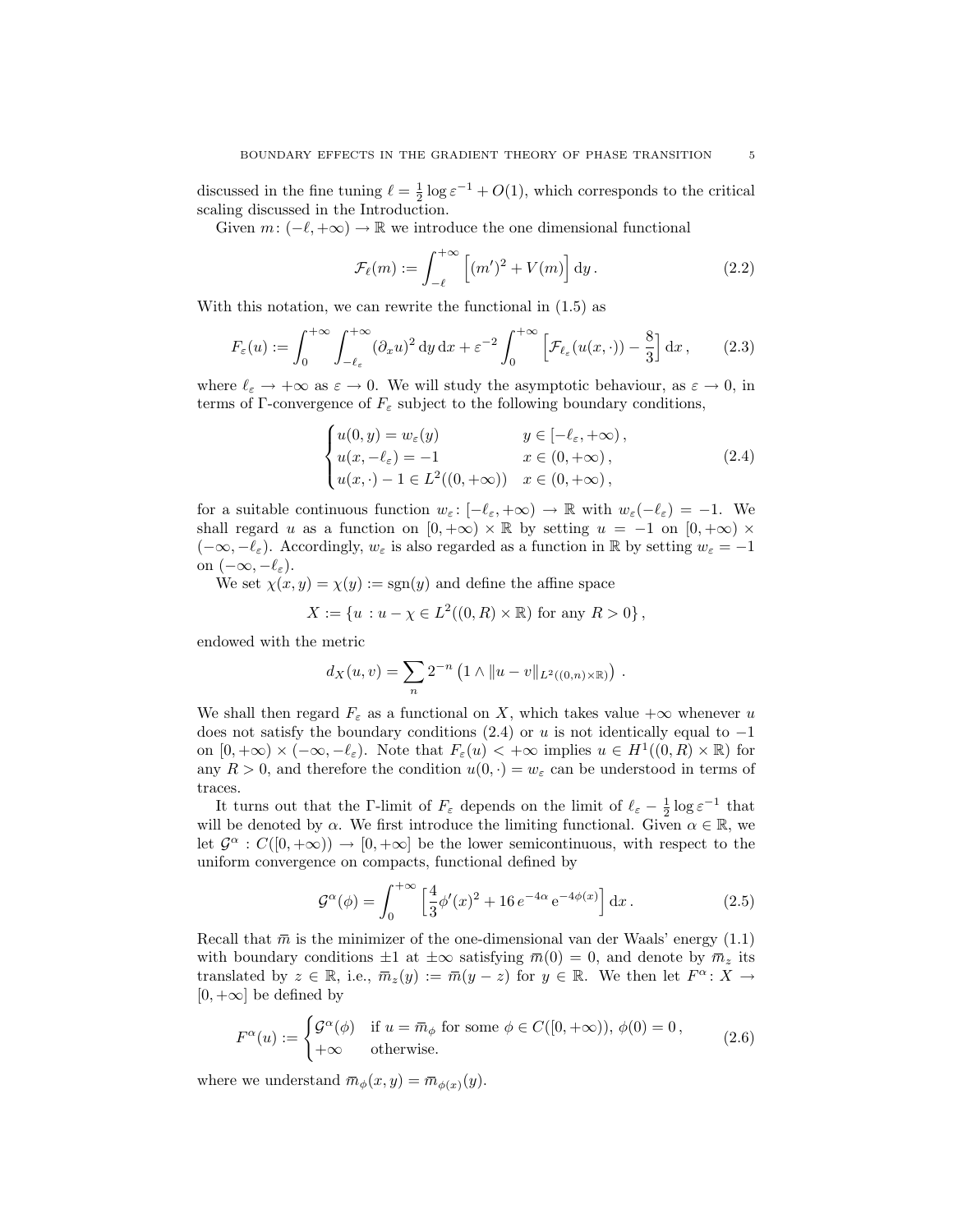**Theorem 2.1.** Assume  $\lim_{\varepsilon \to 0} \left[ \ell_{\varepsilon} - \frac{1}{2} \log \varepsilon^{-1} \right] = \alpha$ ,

$$
\lim_{\varepsilon \to 0} \varepsilon^{-1} \Big( \mathcal{F}_{\ell_{\varepsilon}}(w_{\varepsilon}) - \frac{8}{3} \Big) = 0, \quad \text{and} \quad \lim_{\varepsilon \to 0} w_{\varepsilon}(0) = 0. \tag{2.7}
$$

Then

(Compactness) If a sequence  $u_{\varepsilon}$  satisfies lim sup<sub> $\varepsilon$ </sub>  $F_{\varepsilon}(u_{\varepsilon}) < +\infty$ , then for any  $R > 0$ ,

$$
\lim_{\varepsilon \to 0} \|u_{\varepsilon} - \overline{m}_{\phi_{\varepsilon}}\|_{L^2((0,R) \times \mathbb{R})}^2 = 0, \tag{2.8}
$$

for some sequence  $\phi_{\varepsilon}$  precompact in  $C([0,+\infty)),$  satisfying  $\phi_{\varepsilon}(0) \to 0$  as  $\varepsilon \to 0$ . In particular, the sequence  $F_{\varepsilon}$  is equicoercive in X.

(Γ-convergence) The sequence  $F_{\varepsilon}$  Γ-converges to  $F^{\alpha}$  as  $\varepsilon \to 0$ , i.e., for any  $\phi \in$  $C([0, +\infty)),$  with  $\phi(0) = 0$  we have,

(i) (Γ-liminf) if  $u_{\varepsilon} \to \bar{m}_{\phi}$  in X, then

$$
\liminf_{\varepsilon \to 0} F_{\varepsilon}(u_{\varepsilon}) \geq \mathcal{G}^{\alpha}(\phi);
$$

(ii) (Γ-limsup) there exists  $u_{\varepsilon} \to \bar{m}_{\phi}$  in X such that

$$
\lim_{\varepsilon \to 0} F_{\varepsilon}(u_{\varepsilon}) = \mathcal{G}^{\alpha}(\phi).
$$

Remark 2.2. The above result holds also in the case  $\alpha = +\infty$ . More precisely, if  $\ell_{\varepsilon}$  satisfies  $\lim_{\varepsilon\to 0}$   $\left[\ell_{\varepsilon}-\frac{1}{2}\log \varepsilon^{-1}\right]=+\infty$  and  $w_{\varepsilon}$  satisfies (2.7), the statements in Theorem 2.1 hold true with  $\mathcal{G}^{\alpha}(\phi)$  replaced by  $\frac{4}{3} \int_{0}^{+\infty} |\phi'|^{2} dx$ .

By standard properties of Γ-convergence, see e.g. [6, Theorem 1.21], the above results imply the convergence of the minimizers of  $F_{\varepsilon}$  to the (unique) minimizer of the corresponding limiting functionals. In particular, in the critical scaling, the repulsion of the boundary conditions on  $\partial\Omega_{\ell_{\varepsilon}}$  competes with the tendency of being flat and the minimizers of  $F_{\varepsilon}$  converge in X to  $\overline{m}_{\phi_{\alpha}^*}$ , where  $\phi_{\alpha}^*(x) =$  $\frac{1}{2}$  log  $(1+e^{-2\alpha} 4\sqrt{3} x)$  is the minimizer of  $\mathcal{G}^{\alpha}$  with the boundary condition  $\phi(0) = 0$ . On the other hand, when  $\ell_{\varepsilon} \gg \frac{1}{2} \log \varepsilon^{-1}$ , the repulsion of the boundary conditions on  $\partial\Omega_{\ell_{\varepsilon}}$  is not felt and the optimal interface is flat. This is consistent with the fact that as  $\alpha \to +\infty$  we have  $\phi_{\alpha}^*(x) \to 0$ ,  $x \geq 0$ . When  $\alpha \to -\infty$  we instead have  $\phi_{\alpha}^*(x) + \alpha \to \frac{1}{2} \log (4\sqrt{3} x), x > 0$ . This corresponds to the situation, as described in the Introduction, in which  $y_{\varepsilon} \ll \frac{2}{\beta_V} \varepsilon \log \varepsilon^{-1}$ . We emphasize that the latter convergence of  $\phi_{\alpha}^*$  cannot be described in variational terms because the amount of energy, as measured by  $\mathcal{G}^{\alpha}$ , stored in any neighborhood of zero diverges as  $\alpha \to -\infty$ while the energy stored in any neighborhood not containing zero remains finite and strictly positive.

The rest of the paper is organized in the following way. Section 3 and Appendix A are devoted to a detailed study of the asymptotic expansion by Γ-convergence of the one dimensional functional  $\mathcal{F}_{\ell}$  in (2.2) as  $\ell \to +\infty$ . Such analysis is a preliminary tool for the proof of Theorem 2.1, which is the content of Section 4 (compactness) and Section 5 (Γ-convergence).

### 3. One-dimensional problem

In this section we analyze the one dimensional functional  $\mathcal{F}_{\ell}$  defined in (2.2). The development by Γ-convergence of  $\mathcal{F}_{\ell}$  as  $\ell \to +\infty$  is studied in [5]. Here we prove quantitative estimates related to that asymptotic expansion. Hereafter we shorthand  $L^2(\mathbb{R})$  and  $H^1(\mathbb{R})$  by  $L^2$  and  $H^1$ , respectively.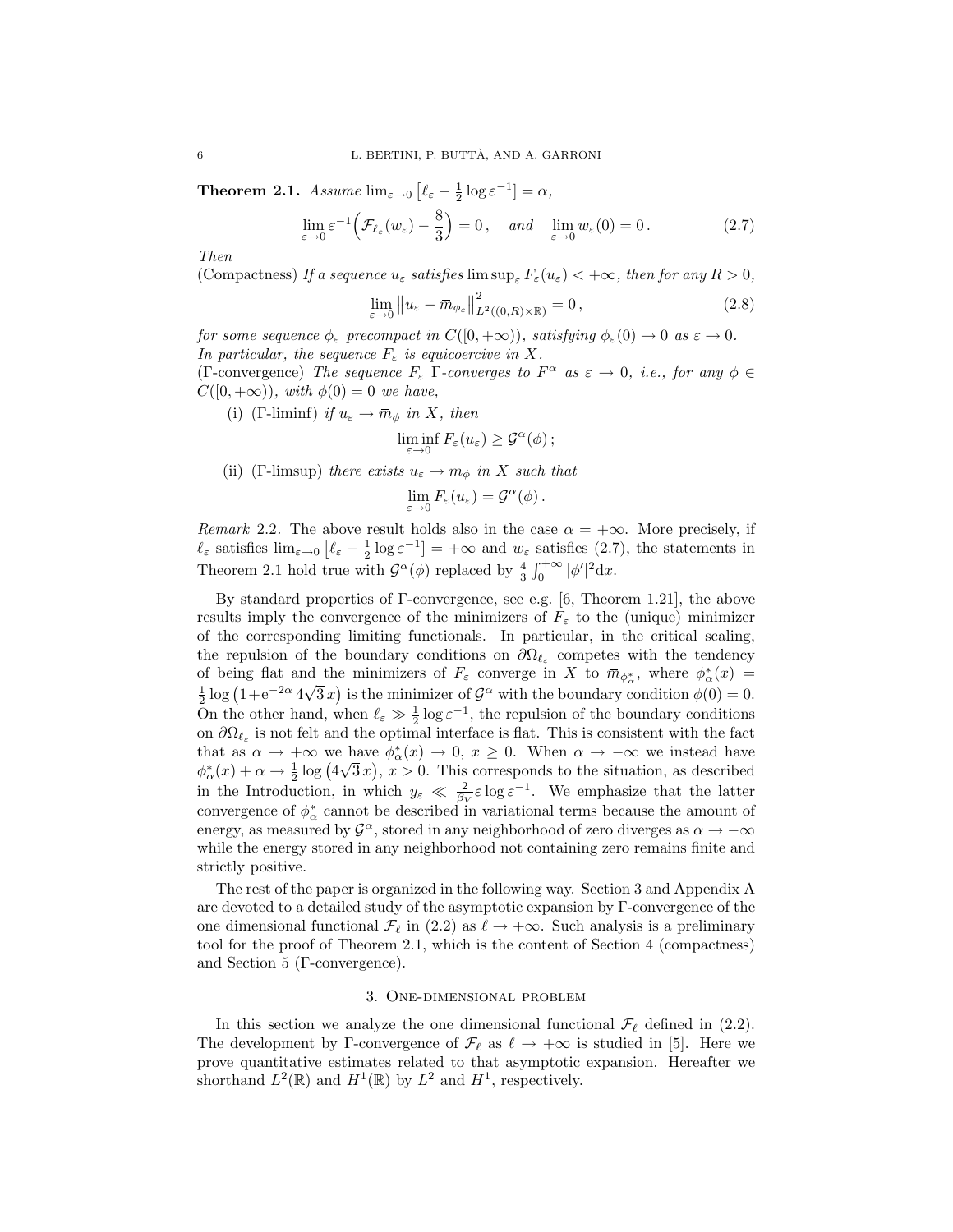Recalling  $\chi(y) = \text{sgn}(y)$ , we set  $\mathcal{X} := \{m : m - \chi \in L^2\}$ , that we consider endowed with the strong  $L^2$ -topology. Given  $\ell > 0$ , we let  $\mathcal{X}_\ell \subset \mathcal{X}$  be the closed subspace defined by

$$
\mathcal{X}_{\ell} = \{ m \in \mathcal{X} : m(y) = -1 \text{ if } y \in (-\infty, -\ell) \}.
$$
\n
$$
(3.1)
$$

We then regard  $\mathcal{F}_\ell$  as a functional on X which takes value + $\infty$  whenever  $m \notin \mathcal{X}_\ell$ . It is simple to show that the sequence of functionals  $\mathcal{F}_{\ell}$  Γ-converges to the functional  $\mathcal{F} \colon \mathcal{X} \to [0, +\infty]$ , defined by

$$
\mathcal{F}(m) := \int_{-\infty}^{+\infty} \left[ (m')^2 + V(m) \right] dy.
$$
 (3.2)

By the well known Modica-Mortola trick [12],

$$
\min \mathcal{F} = C_V = \frac{8}{3}, \qquad \arg \min \mathcal{F} = \{ \bar{m}_z, \ z \in \mathbb{R} \}. \tag{3.3}
$$

Given  $z \in (-\ell, +\infty)$  we define

$$
m_z^{\ell} = \arg\min\left\{\mathcal{F}_{\ell}(m): \ m \in \mathcal{X}_{\ell}, \ m(z) = 0\right\},\tag{3.4}
$$

observing that the minimizer is unique. We introduce the one dimensional manifold  $\mathcal{M}^{\ell} := \{m_z^{\ell} : z \in (-\ell, +\infty)\}\$ in X. Sometimes, we will use the notation  $m_z^{\ell}(\cdot) =$  $m^{\ell}(\cdot, z)$ . If  $y > z$  then  $m_z^{\ell}(y) = \overline{m}_z(y)$ . Moreover, for  $y \in (-\ell, z)$ ,  $m_z^{\ell}$  coincides with the (unique) solution to the following boundary value problem,

$$
\begin{cases}\n-2m'' + V'(m) = 0 & \text{in } (-\ell, z), \\
m(-\ell) = -1, \ m(z) = 0.\n\end{cases}
$$
\n(3.5)

We next state, referring to the Appendix A for the proof, sharp estimates concerning  $m_z^{\ell}$  and its convergence to  $\bar{m}_z$ .

**Proposition 3.1.** There exists a constant A such that, for any  $\ell > 0$  and  $z \in \mathbb{R}$ satisfying  $\ell + z \geq 1$ ,

$$
\sup_{y \in (-\ell, z)} |m_z^{\ell}(y) - \bar{m}_z(y)| \le A e^{-2(\ell + z)},
$$
\n(3.6)

$$
\sup_{y \in (-\ell, z)} |\partial_z m_z^{\ell}(y) + \bar{m}_z'(y)| \le A e^{-2(\ell + z)},
$$
\n(3.7)

$$
\sup_{y \in (-\ell, z)} |\partial_{zz} m_z^{\ell}(y) - \overline{m}_z''(y)| \le A e^{-2(\ell + z)}, \tag{3.8}
$$

$$
\left[ \left( m_z^{\ell} \right)' \right](z) + \left[ \partial_z m_z^{\ell} \right](z) = 0, \qquad \left| \left[ \left( m_z^{\ell} \right)' \right](z) \right| \leq A e^{-4(\ell+z)}, \qquad (3.9)
$$

where  $[f](z)$  denotes the jump of the function f at z. Moreover, for any  $\ell$ ,  $z_1$ , and  $z_2$  such that  $(z_1 + \ell) \wedge (z_2 + \ell) \geq 1$ ,

$$
\frac{1}{A}(|z_1 - z_2|^2 \wedge |z_1 - z_2|) \le ||m_{z_1}^{\ell} - m_{z_2}^{\ell}||_{L^2}^2 \le A(|z_1 - z_2|^2 \wedge |z_1 - z_2|). \tag{3.10}
$$

*Remark* 3.2. Since  $m_z^{\ell}(y) = \overline{m}_z(y)$  for  $y > z$  and  $m_z^{\ell}(y) = -1$  for  $y < -\ell$  the above bounds and (3.5) yield that  $m_z^{\ell}$  converges to  $\bar{m}_z$  in  $H^2$ . In particular,

$$
\lim_{\ell \to +\infty} \int_{-\ell}^{+\infty} (\partial_z m_z^{\ell})^2 dy = \int_{-\infty}^{+\infty} \overline{m}_z'(y)^2 dy = \frac{4}{3},
$$
\n(3.11)

uniformly with respect to  $z \in [\bar{z}_{\ell}, +\infty)$  with  $\ell + \bar{z}_{\ell} \to +\infty$ .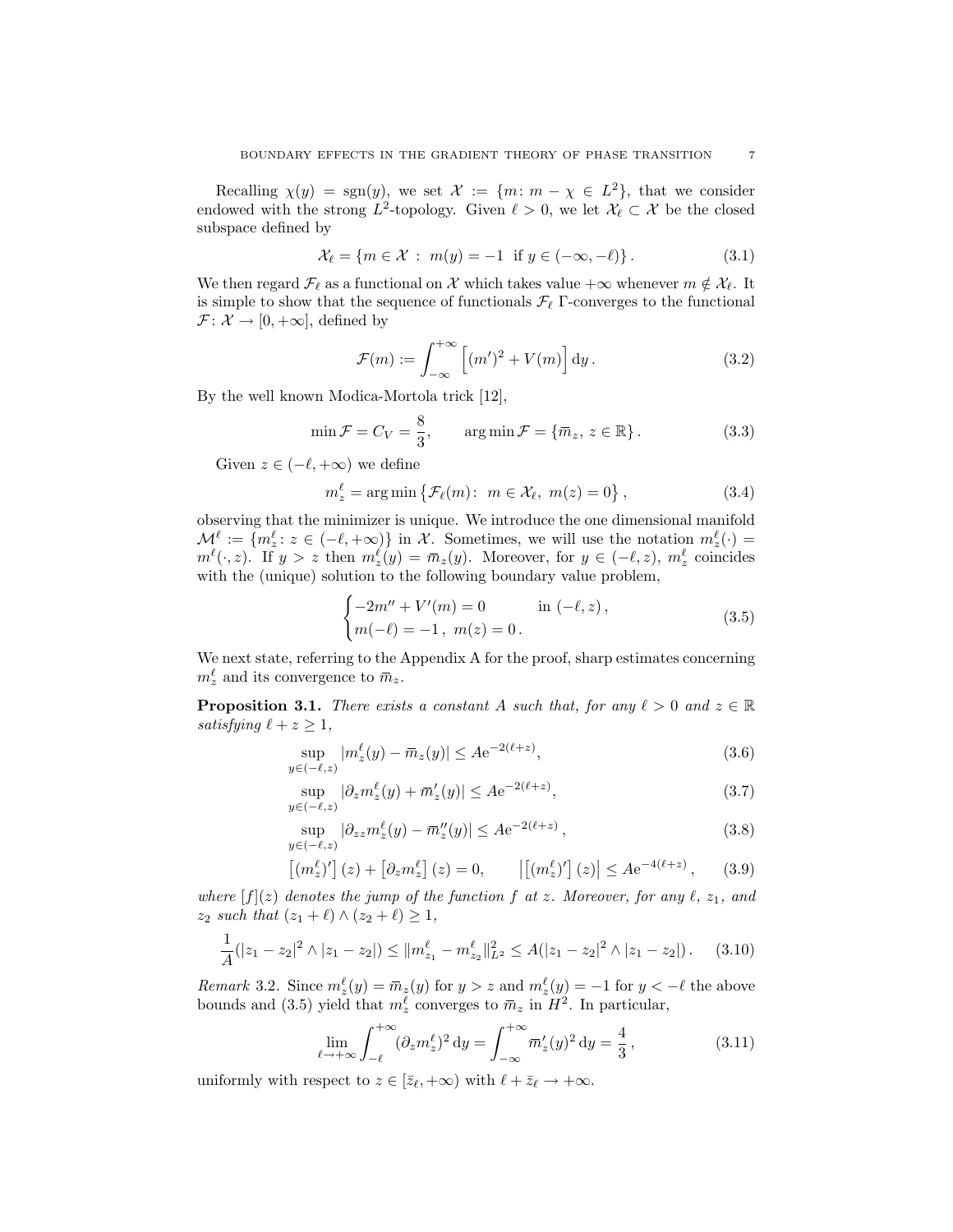The following lemma is proven in [5, Lemma A.1]. It is the key ingredient to study the development by Γ-convergence of the functionals  $\mathcal{F}_{\ell}$ .

**Lemma 3.3.** Let  $z \in \mathbb{R}$  and  $z_{\ell}$  be a sequence converging to z. Then

$$
\lim_{\ell \to +\infty} e^{4\ell} \Big[ \mathcal{F}_{\ell}(m_{z_{\ell}}^{\ell}) - \frac{8}{3} \Big] = 16 e^{-4z}
$$

and, given  $\bar{z} \in \mathbb{R}$ , this limit is uniform for  $z \in [\bar{z}, +\infty)$ .

The notion of center for functions in  $\mathcal{X}_{\ell}$ , introduced in [8], will play an important role in our analysis.

**Definition 3.4.** Given  $m \in \mathcal{X}_{\ell}$  we say that  $\zeta \in (-\ell, +\infty)$  is a center of m if

$$
\zeta \in \arg\min\left\{ ||m - m_z^{\ell}||_{L^2}^2 : z \in (-\ell, +\infty) \right\}
$$

In particular, the function  $m_\zeta$  is a  $L^2$ -projection of m on the manifold  $\mathcal{M}^\ell$ .

Referring to [4] for a dynamical interpretation of the above definition, we simply note that if  $\zeta$  is a center of m then the following orthogonality condition holds,

$$
\int_{-\ell}^{+\infty} \left[ m(y) - m_{\zeta}^{\ell}(y) \right] \partial_z m_{\zeta}^{\ell}(y) \, dy = 0, \tag{3.12}
$$

.

where  $\partial_z m_\zeta(\zeta(y)) = \partial_z m_z(\zeta(y))|_{z=\zeta}$ . We next introduce a suitable neighborhood of the manifold  $\mathcal{M}^{\ell}$ , which takes into account the boundary conditions (3.1). More precisely, given  $\delta > 0$  and  $k > 0$  we set

$$
\mathcal{T}^{\ell}(\delta, k) := \left\{ m \in \mathcal{X}_{\ell} \colon \exists z \in (-\ell + k, +\infty) \text{ such that } \|m - m_{z}^{\ell}\|_{H^{1}} < \delta \right\}. \tag{3.13}
$$

The following result shows, in particular, that if m is such that  $\mathcal{F}_{\ell}(m)$  is close to its minimum then m is close to the manifold  $\mathcal{M}^{\ell}$ .

Theorem 3.5. The following statements hold.

- (i) For each  $\delta > 0$  and  $\kappa > 0$  there exist  $\eta > 0$  and  $\ell_0 > 0$  such that if  $\mathcal{F}_{\ell}(m) - \frac{8}{3} < \eta$  for some  $\ell \geq \ell_0$  then  $m \in \mathcal{T}^{\ell}(\delta, \kappa)$ .
- (ii) There exist constants  $\ell_1$ ,  $\delta_1$ ,  $\kappa_1$ , and  $C_1$  such that, for all  $\ell \ge \ell_1$ ,  $\delta \le \delta_1$ , and  $\kappa \geq \kappa_1$ , if  $m \in \mathcal{T}^{\ell}(\delta, \kappa)$  then the center  $\zeta$  of m is unique, satisfies  $\zeta > -\ell + \kappa - 2\delta$ , and

$$
||m - m_{\zeta}^{\ell}||_{H^{1}}^{2} \leq C_{1} \left[ \mathcal{F}_{\ell}(m) - \mathcal{F}_{\ell}(m_{\zeta}^{\ell}) + e^{-4(\ell + \zeta)} ||m - m_{\zeta}^{\ell}||_{H^{1}} \right]. \tag{3.14}
$$

(iii) For each  $\bar{z} \in \mathbb{R}$  there exist two positive constants  $C_2$  and  $\ell_2$  such that, for any  $\ell > \ell_2$  and  $z \in [\bar{z}, +\infty)$ ,

$$
\mathcal{F}_{\ell}(m) - \mathcal{F}_{\ell}(m_{z}^{\ell}) \leq C_{2} \left( \|m - m_{z}^{\ell}\|_{H^{1}}^{2} + \|m - m_{z}^{\ell}\|_{H^{1}}^{4} + e^{-4\ell} \|m - m_{z}^{\ell}\|_{H^{1}} \right),
$$
  
for all  $m \in \mathcal{X}_{\ell}$ .

We emphasize that while in statement (ii) of the above theorem  $\zeta$  denotes the center of  $m$ , in statement (iii)  $z$  is arbitrary.

Remark 3.6. As a consequence of (3.14) and Lemma 3.3, there exist constants  $\ell_0$ , δ, κ, and  $C_0$  such that, for all  $\ell \geq \ell_0$ , if  $m \in \mathcal{T}^{\ell}(\delta, \kappa)$ , then the center  $\zeta$  of m is unique and

$$
||m - m_{\zeta}^{\ell}||_{H^{1}}^{2} + e^{-4(\ell + \zeta)} \leq C_{0} \left[ \mathcal{F}_{\ell}(m) - \frac{8}{3} \right]. \tag{3.15}
$$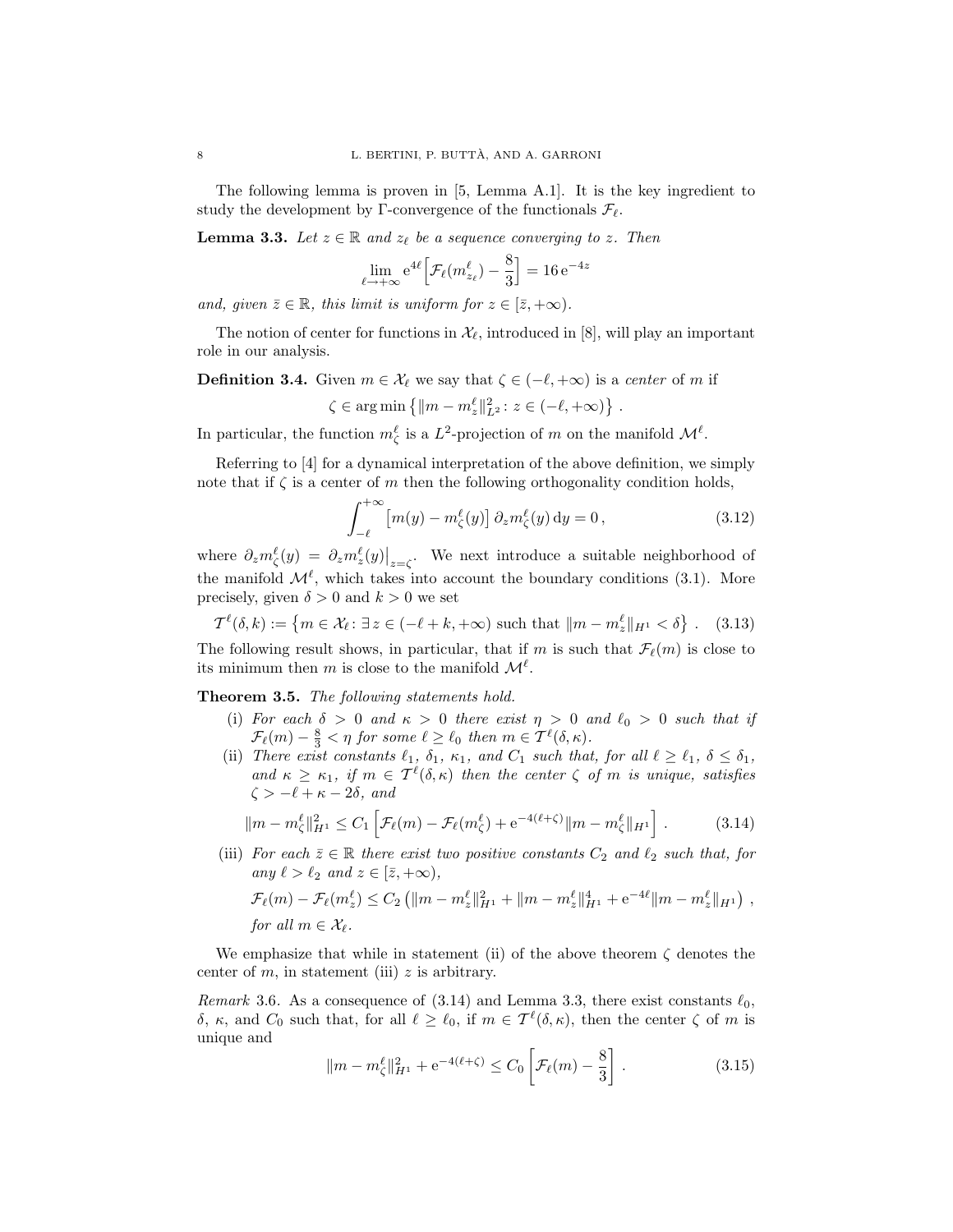Proof of Theorem 3.5. The proof is split into separate arguments. We denote by C a strictly positive constant, independent of  $\ell$  and  $\zeta$ , whose numerical value may change from line to line.

*Proof of statement (i), step 1.* Here we prove that for each  $\delta > 0$  there exist  $\eta > 0$ and  $\ell_0 > 0$  such that if  $\mathcal{F}_{\ell}(m) - \frac{8}{3} < \eta$  for some  $\ell \ge \ell_0$ , then  $\text{dist}_{H^1}(m, \mathcal{M}^{\ell}) < \delta$ . We argue by contradiction and assume that there exist  $\delta_0 > 0$  and a sequence  $m_\ell$ with

$$
\liminf_{\ell \to +\infty} \text{dist}_{H^1}(m_\ell, \mathcal{M}^\ell) \ge \delta_0 \tag{3.16}
$$

such that

$$
\limsup_{\ell \to +\infty} \mathcal{F}_{\ell}(m_{\ell}) \le \frac{8}{3}.
$$
\n(3.17)

Note that by (3.17) the function  $m_\ell$  satisfies the boundary conditions (3.1). We set  $z_{\ell} = \inf\{y : m_{\ell}(y) = 0\}$  and define  $\widetilde{m}_{\ell}(y) = m_{\ell}(y + z_{\ell}),$  so that  $\widetilde{m}_{\ell}(0) = 0$ . The boundedness of the energy implies that  $\widetilde{m}_{\ell}$  converges, up to a subsequence, to some continuous function  $m_0$ , uniformly in compacts. We will show that  $m_0 = \bar{m}$  and that  $\widetilde{m}_{\ell} - \overline{m}$  actually converges to zero in  $H^1$ .<br>Civen  $\tau > 0$  we set

Given  $\sigma > 0$  we set

$$
a_{\ell} = \sup \{ y < z_{\ell} : m_{\ell}(y) > -1 + \sigma \},
$$
\n
$$
b_{\ell} = \inf \{ y > z_{\ell} : m_{\ell}(y) < 1 - \sigma \}.
$$

The boundedness of  $\int_{-\infty}^{+\infty} V(m_{\ell}) dy$  implies that  $b_{\ell} - a_{\ell} \leq C_{\sigma}$ , for some constant  $C_{\sigma}$  independent of  $\ell$ . This guarantees that the energy of  $\widetilde{m}_{\ell}$  does not escape to infinity. More precisely, using the Modica-Mortola trick,

$$
\int_{-C_{\sigma}}^{C_{\sigma}} \left[ |\widetilde{m}'_{\ell}|^2 + V(\widetilde{m}_{\ell}) \right] dy \ge 2 \int_{a_{\ell} - z_{\ell}}^{b_{\ell} - z_{\ell}} |\widetilde{m}'_{\ell}| \sqrt{V(\widetilde{m}_{\ell})} dy
$$
  
= 
$$
2 \int_{-1+\sigma}^{1-\sigma} \sqrt{V(m)} dm = \frac{8}{3} - 4\sigma^2 \left(1 - \frac{\sigma}{3}\right),
$$

we deduce, taking into account (3.17), that

$$
\lim_{\ell \to +\infty} \mathcal{F}_{\ell}(m_{\ell}) = \frac{8}{3} \tag{3.18}
$$

and thence

$$
\lim_{\sigma \to 0} \limsup_{\ell \to +\infty} \int_{[-C_{\sigma}, C_{\sigma}]^{\complement}} \left[ |\widetilde{m}'_{\ell}|^2 + V(\widetilde{m}_{\ell}) \right] dy = 0. \tag{3.19}
$$

Therefore, up to a subsequence,

$$
\lim_{\ell \to +\infty} \int_{-\infty}^{+\infty} V(\widetilde{m}_{\ell}) \, \mathrm{d}y = \int_{-\infty}^{+\infty} V(m_0) \, \mathrm{d}y,
$$

so that

$$
\lim_{\ell \to +\infty} \int_{-\infty}^{+\infty} |\widetilde{m}'_{\ell}|^2 dy = \int_{-\infty}^{+\infty} |m'_0|^2 dy. \tag{3.20}
$$

In particular, by (3.18),  $\mathcal{F}(m_0) = \frac{8}{3}$ . Since  $m_0(0) = 0$ , by the uniqueness up to translations of the minimizer of F, recall (3.3),  $m_0 = \bar{m}$ . Now, using (3.19) and the definition of  $a_\ell$  and  $b_\ell$ , we get the convergence of  $\tilde{m}_\ell$  to  $\bar{m}$  in  $L^2$ . This, together with (3.20) and Remark 3.2, contradicts (3.16) and then concludes the proof of the step.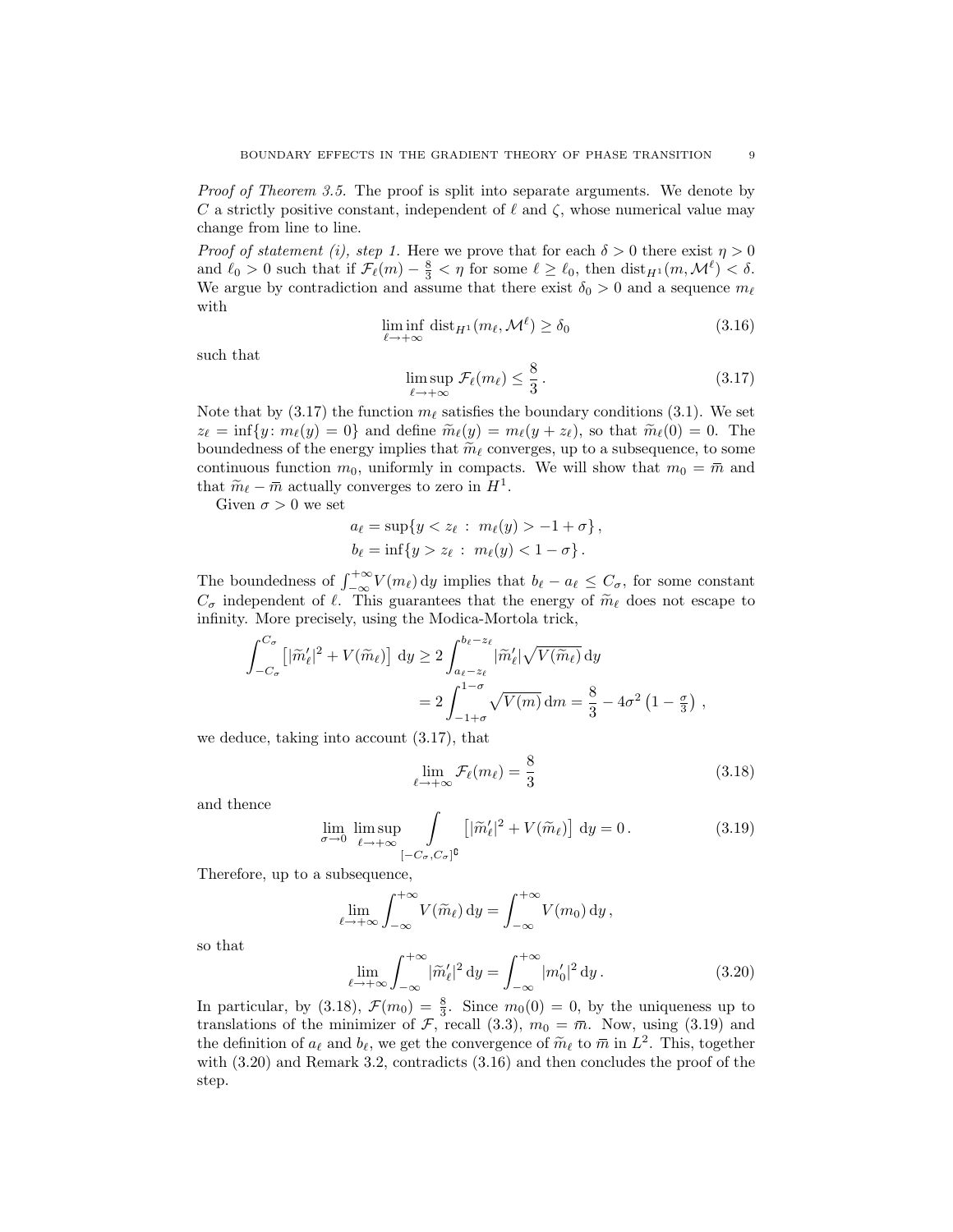*Proof of statement (i), step 2.* Here we conclude the proof. Again we argue by contradiction and assume that there exist  $\delta, \kappa > 0$  and a sequence  $m_{\ell} \notin \mathcal{T}^{\ell}(\delta, \kappa)$ such that  $\mathcal{F}_{\ell}(m_{\ell}) \to \frac{8}{3}$ . By step 1 it is enough to consider the case when there exists a sequence  $z_{\ell} \in (-\ell, -\ell + \kappa)$  such that  $||m_{\ell} - m^{\ell}_{z_{\ell}}||_{H^1} < \delta$ . This yields  $\|m_{\ell} - m_{z_{\ell}}^{\ell}\|_{L^{\infty}} < C\delta$ , and hence, if  $z_{\ell}$  is any zero of  $m_{\ell}$ , then  $|m_{z_{\ell}}(z_{\ell}')| < C\delta$ . By Proposition 3.1, this implies  $|z_{\ell} - z'_{\ell}| < C\delta$ . On the other hand, it is easy to see that

$$
\min \{ \mathcal{F}(m) \colon m(a) = -1 \, , \, m(b) = 0 \} > \frac{4}{3} \qquad \forall \, a, b \colon -\infty < a < b < +\infty \, .
$$

Therefore,

$$
\liminf_{\ell \to +\infty} \mathcal{F}_{\ell}(m_{\ell}) \ge \min \left\{ \mathcal{F}(m) \colon m(0) = -1, \ m(\kappa + C\delta) = 0 \right\} + \frac{4}{3} > \frac{8}{3}.
$$

This is a contradiction and concludes the proof of statement (i).

*Proof of statement (ii).* The uniqueness of the center, for  $\delta_1$  small enough and  $\kappa_1$  large enough, is stated in [4, Proposition 3.1]. The proof follows by standard implicit function argument [8]. That proposition also guarantees that the center  $\zeta$ satisfies the bound  $\zeta > -\ell + \kappa - 2\delta$ .

Let  $m \in \mathcal{T}^{\ell}(\delta, \kappa)$  and  $\zeta \geq -\ell + \kappa - 2\delta$  be the unique center of m. Recalling that  $m(y) - m_{\zeta}^{\ell}(y) = 0$  for  $y \in (-\infty, -\ell]$ , we decompose

$$
\mathcal{F}_{\ell}(m) = \mathcal{F}_{\ell}(m_{\zeta}^{\ell}) + I_{\ell}^1 + I_{\ell}^2 + I_{\ell}^3,
$$

where

$$
\begin{split} I_{\ell}^1 &= \int_{-\infty}^{+\infty} \left[ 2 \partial_y m_{\zeta}^{\ell} \partial_y (m - m_{\zeta}^{\ell}) + V'(m_{\zeta}^{\ell}) (m - m_{\zeta}^{\ell}) \right] \mathrm{d}y \,, \\ I_{\ell}^2 &= \int_{-\infty}^{+\infty} \left[ (\partial_y (m - m_{\zeta}^{\ell}))^2 + \frac{1}{2} V''(m_{\zeta}^{\ell}) (m - m_{\zeta}^{\ell})^2 \right] \mathrm{d}y \,, \\ I_{\ell}^3 &= \int_{-\infty}^{+\infty} \left[ \frac{1}{6} V'''(m_{\zeta}^{\ell}) (m - m_{\zeta}^{\ell})^3 + \frac{1}{24} V''''(m_{\zeta}^{\ell}) (m - m_{\zeta}^{\ell})^4 \right] \mathrm{d}y \,. \end{split}
$$

The proof will be achieved by analyzing in detail the quadratic form in  $I_{\ell}^2$  and showing that it can be bounded from below by  $\|m - m_{\zeta}^{\ell}\|_{H^1}^2$ , while the other two terms will be bounded in absolute value.

We first estimate  $I_{\ell}^1$ . By integration by parts, using (3.5) and (3.9) we get

$$
|I_{\ell}^{1}| = 2 |(m(\zeta) - m_{\zeta}^{\ell}(\zeta)) \left[ \partial_{y} m_{\zeta}^{\ell} \right](\zeta) |
$$
  
 
$$
\leq C e^{-4(\ell + \zeta)} |m(\zeta) - m_{\zeta}^{\ell}(\zeta)| \leq C e^{-4(\ell + \zeta)} ||m - m_{\zeta}^{\ell}||_{H^{1}}, \qquad (3.21)
$$

where we have used the Sobolev embedding. As for the term  $I_{\ell}^2$ , the application of the Sobolev embedding yields,

$$
|I_{\ell}^{3}| \le C \left( \|m - m_{\zeta}^{\ell}\|_{H^{1}}^{3} + \|m - m_{\zeta}^{\ell}\|_{H^{1}}^{4} \right). \tag{3.22}
$$

Finally, it remains to estimate  $I_{\ell}^2$ . We show that

$$
I_{\ell}^2 \ge \frac{1}{C} \|m - m_{\zeta}^{\ell}\|_{H^1}^2.
$$
 (3.23)

We denote by  $\mathcal{H}_{\zeta}^{\ell}$  the Schrödinger operator on  $L^2((-\ell, +\infty))$  defined as

$$
\mathcal{H}^{\ell}_{\zeta} = -\frac{\mathrm{d}^2}{\mathrm{d}y^2} + V''(\bar{m}_{\zeta})\,,
$$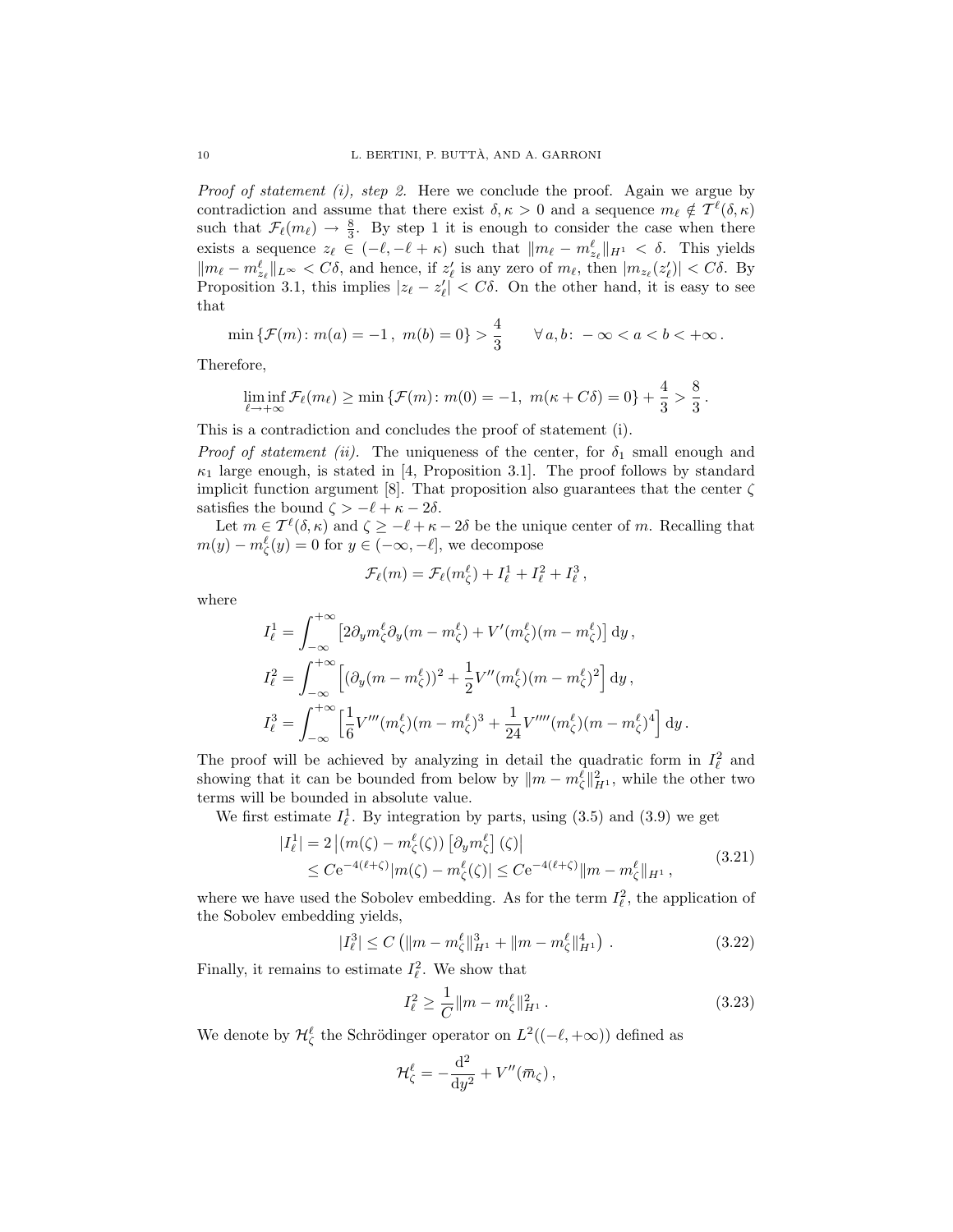with domain  $H^2((-\ell, +\infty)) \cap H_0^1((-\ell, +\infty))$ . In the sequel, we shall regard to  $L^2((-\ell, +\infty))$  as a subset of  $L^2$ , by setting, for every function  $\psi \in L^2((-\ell, +\infty))$ ,  $\psi(y) = 0$  if  $y \in (-\infty, -\ell]$ . Let also set  $\varphi = \varphi_{\ell,\zeta} = m - m_{\zeta}^{\ell}$ . With this notation we rewrite  $I_{\ell}^2$  as the quadratic form,

$$
I_{\ell}^2 = \langle \varphi, \mathcal{H}_{\zeta}^{\ell} \varphi \rangle_{L^2} + \langle \varphi, (V''(m_{\zeta}^{\ell}) - V''(\bar{m}_{\zeta})) \varphi \rangle_{L^2}, \qquad (3.24)
$$

where  $\langle \cdot, \cdot \rangle_{L^2}$  denotes the  $L^2$ -inner product. By (3.6), the second term on the right hand side of the above equality is bounded in absolute value by  $C e^{-2(\ell+\zeta)} \|\varphi\|_{L^2}^2$ .

It remains to estimate the first term of the right hand side of (3.24). As shown in [4, Theorem 3.2] the first eigenvalue  $\lambda_{\zeta}^{\ell} > 0$  of the operator  $\mathcal{H}_{\zeta}^{\ell}$  is exponentially small as  $\ell \to +\infty$  while the remaining part of the spectrum is bounded away from zero uniformly in  $\ell$  and  $\zeta$  (since  $\ell + \zeta > \kappa_1 - 2\delta_1$ ). We denote by  $\Psi_{\zeta}^{\ell}$  the eigenfunction corresponding to the eigenvalue  $\lambda_{\zeta}^{\ell}$ . From these results it follows that there exists a constant  $g_1 > 0$ , independent of  $\ell$  and  $\zeta$ , such that for any  $\psi \in L^2((-\ell, +\infty))$ ,  $\psi \perp \Psi_{\zeta}^{\ell}$ , i.e., satisfying  $\langle \psi, \Psi_{\zeta}^{\ell} \rangle_{L^2} = 0$ ,

$$
\langle \psi, \mathcal{H}_{\zeta}^{\ell} \psi \rangle_{L^2} \ge g_1 \langle \psi, \psi \rangle_{L^2} . \tag{3.25}
$$

We next improve the above bound with the  $H^1$ -norm. More precisely, we prove that there exists a constant  $\bar{g}_1 > 0$  independent of  $\ell$  and  $\zeta$ , such that

$$
J_{\ell,\zeta} := \inf_{\psi \perp \Psi_{\zeta}^{\ell}} \frac{\langle \psi, \mathcal{H}_{\zeta}^{\ell} \psi \rangle_{L^2}}{\|\psi\|_{H^1}^2} \ge \bar{g}_1. \tag{3.26}
$$

Since  $J_{\ell,\zeta} = J_{\ell+\zeta,0}$  it is enough to show that

$$
\liminf_{\ell \to +\infty} \inf_{\psi \perp \Psi_0^{\ell}} \frac{\langle \psi, \mathcal{H}_0^{\ell} \psi \rangle_{L^2}}{\|\psi\|_{H^1}^2} > 0. \tag{3.27}
$$

We argue by contradiction. If (3.27) does not hold there exists a sequence  $\psi_{\ell}$  with  $\|\psi_\ell\|_{H^1} = 1$  and  $\psi_\ell \perp \Psi_0^\ell$  such that

$$
\langle \psi_{\ell}, \mathcal{H}_0^{\ell} \psi_{\ell} \rangle_{L^2} = \int_{-\ell}^{+\infty} \left( |\psi_{\ell}'|^2 + V''(\bar{m}) \psi_{\ell}^2 \right) dy \to 0.
$$

By (3.25) we necessarily have  $\psi_{\ell} \to 0$  in  $L^2$ . In view of the boundedness of  $V''(\bar{m})$ the formula above gives the required contradiction.

By writing  $\varphi = \langle \varphi, \Psi_{\zeta}^{\ell} \rangle_{L^2} \Psi_{\zeta}^{\ell} + \varphi^{\perp}$ , from (3.26) and Young's inequality we have, for each  $\gamma > 0$ ,

$$
\langle \varphi, \mathcal{H}_{\zeta}^{\ell} \varphi \rangle_{L^{2}} = \langle \varphi, \Psi_{\zeta}^{\ell} \rangle_{L^{2}}^{2} \lambda_{\zeta}^{\ell} + \langle \varphi^{\perp}, \mathcal{H}_{\zeta}^{\ell} \varphi^{\perp} \rangle_{L^{2}}
$$
  
\n
$$
\geq \bar{g}_{1} \left( \|\varphi\|_{H^{1}}^{2} - 2 \langle \varphi, \Psi_{\zeta}^{\ell} \rangle_{L^{2}} \langle \varphi^{\perp}, \Psi_{\zeta}^{\ell} \rangle_{H^{1}} - \langle \varphi, \Psi_{\zeta}^{\ell} \rangle_{L^{2}}^{2} \|\Psi_{\zeta}^{\ell}\|_{H^{1}}^{2} \right) \qquad (3.28)
$$
  
\n
$$
\geq \bar{g}_{1} \left( \|\varphi\|_{H^{1}}^{2} - \gamma \langle \varphi^{\perp}, \Psi_{\zeta}^{\ell} \rangle_{H^{1}}^{2} - \langle \varphi, \Psi_{\zeta}^{\ell} \rangle_{L^{2}}^{2} \left( \|\Psi_{\zeta}^{\ell}\|_{H^{1}}^{2} + \gamma^{-1} \right) \right) .
$$

Since  $\mathcal{H}_z^{\ell} \Psi_{\zeta}^{\ell} = \lambda_z^{\ell} \Psi_{\zeta}^{\ell}$ , we easily deduce that  $\|\Psi_{\zeta}^{\ell}\|_{H^1}^2$  is bounded uniformly in  $\ell$  and  $\zeta$ . Moreover, by Schwarz's inequality and the orthogonality between  $\varphi^{\perp}$  and  $\Psi_{\zeta}^{\ell}$ , choosing  $\gamma$  small enough in (3.28), we obtain

$$
\langle \varphi, \mathcal{H}_{\zeta}^{\ell} \varphi \rangle_{L^2} \ge C \left( \|\varphi\|_{H^1}^2 - \langle \varphi, \Psi_{\zeta}^{\ell} \rangle_{L^2}^2 \right). \tag{3.29}
$$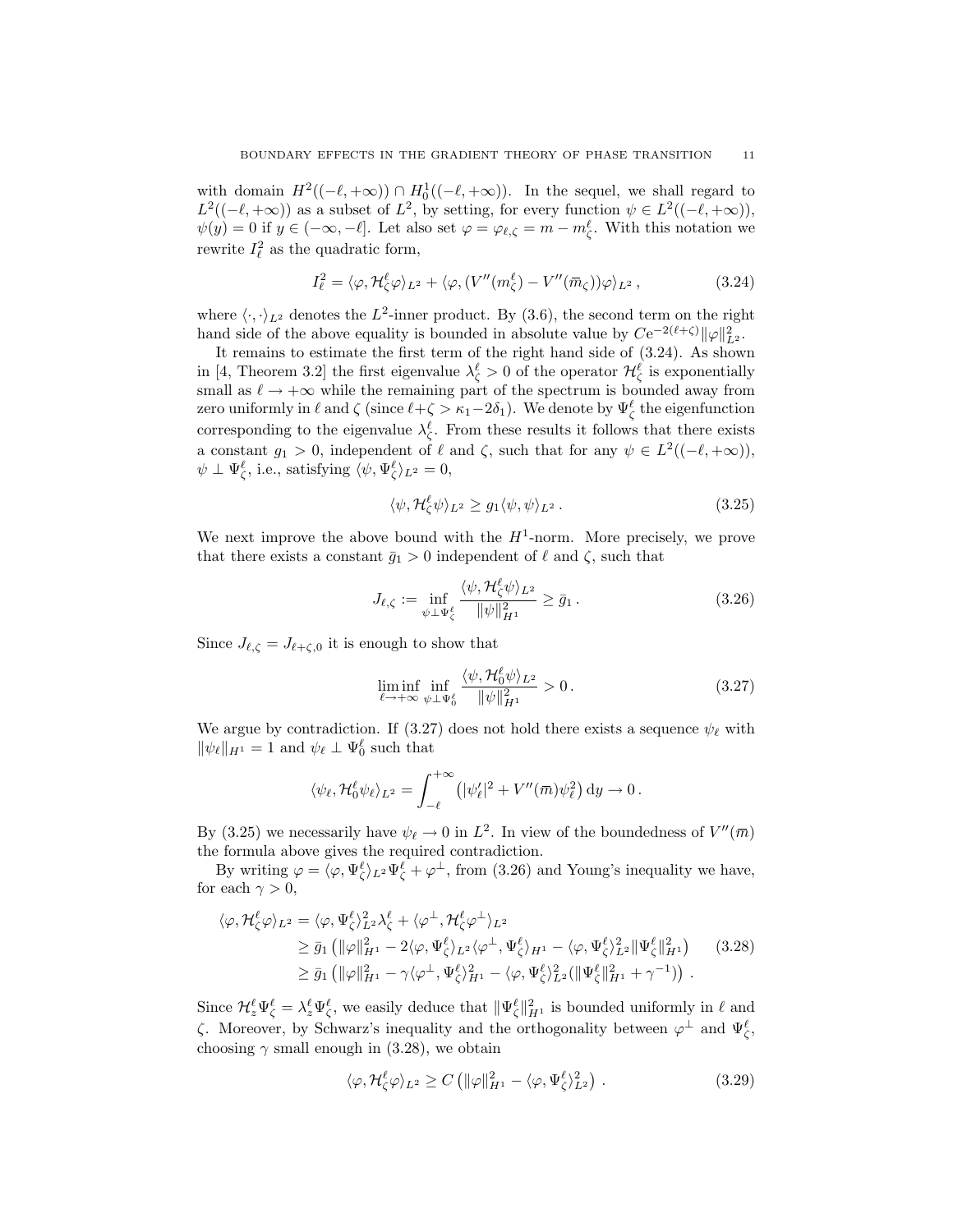Using (3.12) we get

$$
\begin{split} \vert \langle \varphi, \Psi^{\ell}_{\zeta} \rangle_{L^{2}} \vert &= \left\vert \left\langle \varphi, \Psi^{\ell}_{\zeta} + \frac{\partial_{z} m^{\ell}_{\zeta}}{\Vert \partial_{z} m^{\ell}_{\zeta} \Vert_{L^{2}}} \right\rangle_{L^{2}} \right\vert \\ & \leq \Vert \varphi \Vert_{H^{1}} \Big( \Big\Vert \Psi^{\ell}_{\zeta} - \frac{\overline{m}_{\zeta}'}{\Vert \overline{m}_{\zeta}^{\prime} \Vert_{L^{2}}} \Big\Vert_{L^{2}} + \Big\Vert \frac{\overline{m}_{\zeta}^{\prime}}{\Vert \overline{m}_{\zeta}^{\prime} \Vert_{L^{2}}} + \frac{\partial_{z} m^{\ell}_{\zeta}}{\Vert \partial_{z} m^{\ell}_{\zeta} \Vert_{L^{2}}} \Big\Vert_{L^{2}} \Big). \end{split}
$$

In order to bound the right hand side, we first claim that

$$
\left\| \Psi_{\zeta}^{\ell} - \frac{\bar{m}_{\zeta}^{\prime}}{\|\bar{m}_{\zeta}^{\prime}\|_{L^{2}}} \right\|_{L^{2}} \leq C e^{-2(\ell + \zeta)}.
$$
\n(3.30)

Indeed, a slightly weaker estimate is stated in [4, Theorem 3.2]. However, it is straightforward to modify the argument of the proof to get (3.30), see in particular [4, page 336]. The second term in the right hand side can be easily estimated using (3.7) which gives, taking into account that  $m_{\zeta}^{\ell}(y) = \bar{m}_{\zeta}(y)$  if  $y > \zeta$  and that  $\ell + \zeta > \kappa_1 - 2\delta_1,$ 

$$
\Big\|\frac{\bar m'_\zeta}{\|\bar m'_\zeta\|_{L^2}}+\frac{\partial_z m_\zeta^\ell}{\|\partial_z m_\zeta^\ell\|_{L^2}}\Big\|_{L^2}\leq C\kappa_1\mathrm{e}^{-2\kappa_1}\,.
$$

In conclusion, choosing  $\kappa_1$  large enough, the previous bounds, together with (3.29), give (3.23) which completes the proof of statement (ii).

*Proof of statement (iii).* We notice that in the proof of statement (ii) the estimates of the terms  $I^1_\ell$  and  $I^3_\ell$  do not require  $\zeta$  being the center of m, while  $I^2_\ell$  can be easily estimated from above by the  $H^1$ -norm of  $m - m^{\ell}_{\zeta}$ .

### 4. Compactness

We are now ready to analyze the two dimensional functional. In this section we prove the compactness statement in Theorem 2.1. Let us consider a sequence  $u_{\varepsilon}$  in X such that  $F_{\varepsilon}(u_{\varepsilon}) \leq C_3$ , namely

$$
\int_0^{+\infty} \int_{-\ell_{\varepsilon}}^{+\infty} (\partial_x u_{\varepsilon})^2 \, \mathrm{d}y \, \mathrm{d}x + \int_0^{+\infty} \varepsilon^{-2} \left[ \mathcal{F}_{\ell_{\varepsilon}}(u_{\varepsilon}(x,\cdot)) - \frac{8}{3} \right] \, \mathrm{d}x \le C_3 \,, \tag{4.1}
$$

where  $\ell_{\varepsilon} - \frac{1}{2} \log \varepsilon^{-1} \to \alpha$ , and  $u_{\varepsilon}$  satisfies the boundary conditions (2.4) for some  $w_{\varepsilon}$  such that (2.7) holds.

Remark 4.1. By Schwarz's inequality and the bound (4.1), for any  $x_1, x_2$  in [0, + $\infty$ ),

$$
||u_{\varepsilon}(x_1,\cdot)-u_{\varepsilon}(x_2,\cdot)||_{L^2}^2 \leq C_3|x_1-x_2|.
$$
 (4.2)

Given a sequence  $M_{\varepsilon} \to +\infty$  such that  $M_{\varepsilon} \varepsilon^2 \to 0$  as  $\varepsilon \to 0$ , we define the set of *good* points in  $(0, +\infty)$  as

$$
B_{\varepsilon} = \left\{ x \in (0, +\infty) : \mathcal{F}_{\ell_{\varepsilon}}(u_{\varepsilon}(x, \cdot)) - \frac{8}{3} \le M_{\varepsilon} \varepsilon^2 \right\}.
$$
 (4.3)

The bound (4.1) yields  $|B_{\varepsilon}^{\complement}| \leq C_3/M_{\varepsilon}$  (here |B| is the Lebesgue measure of the Borel set  $B \subset \mathbb{R}$ ). Moreover, since the bound (4.2) guarantees that the map  $x \mapsto u_{\varepsilon}(x, \cdot)$ is continuous from  $(0, +\infty)$  to X (see the previous section for the definition of X), the lower semicontinuity of  $\mathcal{F}_{\ell}$  on X implies that the map  $x \mapsto \mathcal{F}_{\ell_{\varepsilon}}(u_{\varepsilon}(x, \cdot))$  is lower semicontinuous and hence the set  $B_{\varepsilon}$  is closed.

We now show how to construct the sequence  $\phi_{\varepsilon}$ . Recalling the assumption (2.7) on the boundary datum, Theorem 3.5 implies that if  $\varepsilon$  is small enough and  $x \in$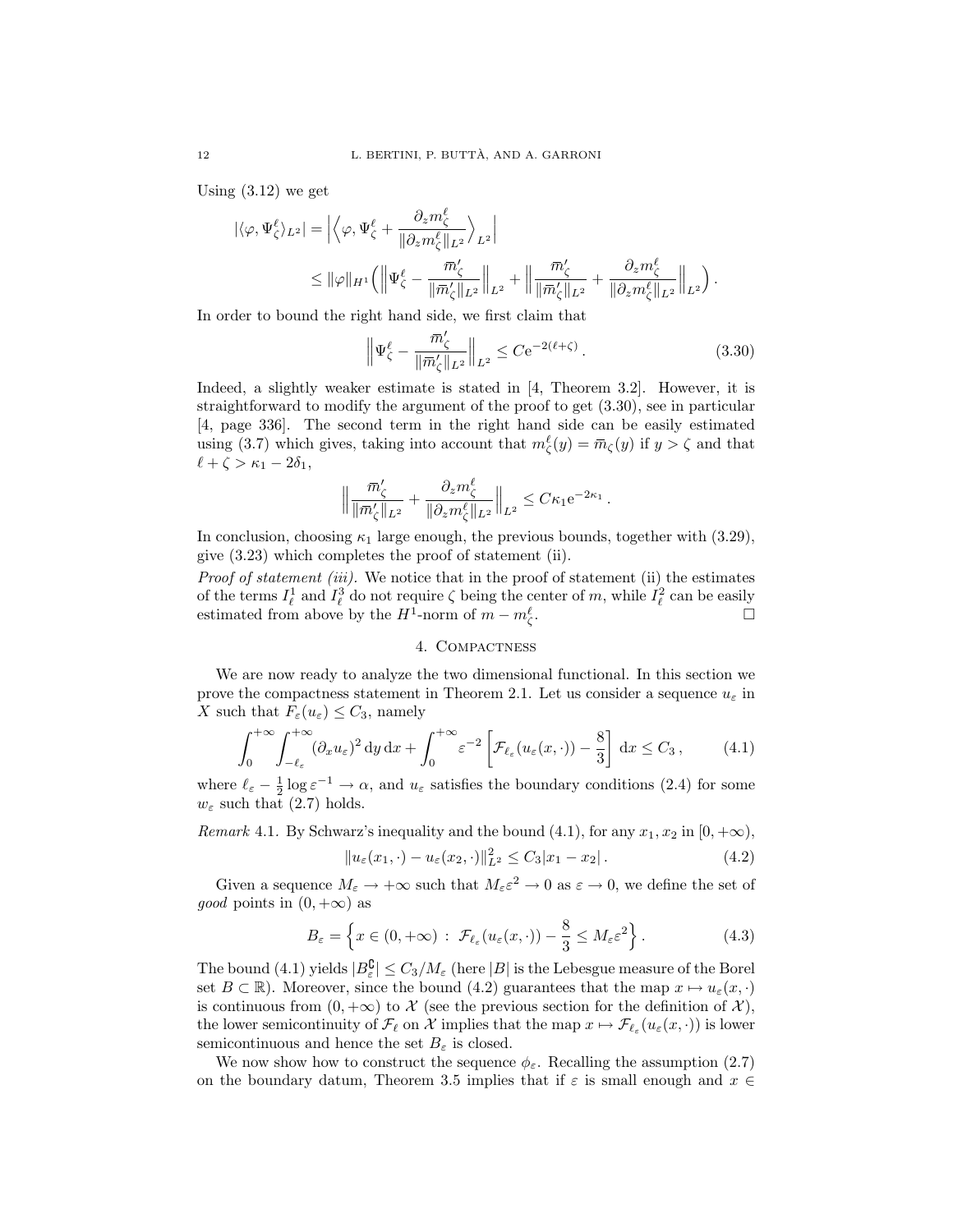$B_\varepsilon \cup \{0\}$  then there exists a unique center of  $u_\varepsilon(x, \cdot)$ , that we denote by  $\phi_\varepsilon(x)$ . Let us note that the function  $\phi_{\varepsilon}$  is measurable on  $B_{\varepsilon}$ . This can be easily deduced by the continuity in the uniform topology of the map that to each function in the set  $\mathcal{T}^{\ell}(\delta,\kappa)$  associates its center, see [8, Proposition 3.2], and the measurability of the map  $B_{\varepsilon} \ni x \mapsto u(x, \cdot)$  with respect to the Borel  $\sigma$ -algebra associated to the uniform topology.

Since  $\ell_{\varepsilon} - \frac{1}{2} \log \varepsilon^{-1} \to \alpha$ , in view of (3.15), there exists a constant  $C_4 > 0$ , depending on  $\alpha$ , such that the following bounds hold,

$$
\phi_{\varepsilon}(x) \ge -\frac{1}{4} \log(C_4 M_{\varepsilon}) \qquad \forall x \in B_{\varepsilon}
$$
\n
$$
\|u_{\varepsilon}(x, \cdot) - m^{\ell_{\varepsilon}}(\cdot, \phi_{\varepsilon}(x))\|_{H^1}^2 \le C_0 M_{\varepsilon} \varepsilon^2 \qquad (4.4)
$$

and

$$
\lim_{\varepsilon \to 0} \phi_{\varepsilon}(0) = 0, \qquad \|u_{\varepsilon}(0, \cdot) - m^{\ell_{\varepsilon}}(\cdot, \phi_{\varepsilon}(0))\|_{H^1}^2 \leq \varepsilon \eta_{\varepsilon}, \tag{4.5}
$$

where, in view of  $(2.7)$ ,

$$
\eta_{\varepsilon} := \varepsilon^{-1} \left( \mathcal{F}_{\ell_{\varepsilon}}(w_{\varepsilon}) - \frac{8}{3} \right) \to 0. \tag{4.6}
$$

Since  $B_{\varepsilon}^{\complement}$  is a countable union of disjoint open intervals, we extend  $\phi_{\varepsilon}$  to a function on  $[0, +\infty)$  by defining it in each interval of  $B_{\varepsilon}^{\complement}$  as the affine interpolation of the values of  $\phi_{\varepsilon}$  at the endpoints.

The compactness stated in Theorem 2.1 is a consequence of the following two lemmata. Indeed, Lemma 4.2 yields the precompactness of  $\phi_{\varepsilon}$  in the uniform topology, while Lemma 4.3 together with (3.6) imply (2.8).

**Lemma 4.2.** Let  $\phi_{\varepsilon}$  be defined as above. Then there exists a positive constant  $C_5$ such that, for any  $x_1, x_2 \in [0, +\infty)$ ,

$$
|\phi_{\varepsilon}(x_1) - \phi_{\varepsilon}(x_2)| \wedge |\phi_{\varepsilon}(x_1) - \phi_{\varepsilon}(x_2)|^2 \leq C_5 \Big( |x_1 - x_2| + \frac{1}{M_{\varepsilon}} + M_{\varepsilon} \varepsilon^2 + \varepsilon \eta_{\varepsilon} \Big), \tag{4.7}
$$

where  $M_{\varepsilon}$  is the sequence in (4.3) and  $\eta_{\varepsilon}$  is the sequence defined in (4.6).

*Proof.* Since  $\phi_{\varepsilon}$  is affine outside  $B_{\varepsilon}$  and  $|B_{\varepsilon}^{\complement}| \leq C_3/M_{\varepsilon}$ , it is enough to prove that there exists  $C_6 > 0$  such that for any  $x_1, x_2 \in B_\varepsilon \cup \{0\},$ 

$$
|\phi_{\varepsilon}(x_1) - \phi_{\varepsilon}(x_2)| \wedge |\phi_{\varepsilon}(x_1) - \phi_{\varepsilon}(x_2)|^2 \leq C_6(|x_1 - x_2| + M_{\varepsilon}\varepsilon^2 + \varepsilon\eta_{\varepsilon}). \tag{4.8}
$$

If  $x_1, x_2 \in B_\varepsilon \cup \{0\}$  the bound  $(3.10)$  implies

$$
\begin{split} |\phi_{\varepsilon}(x_{1}) - \phi_{\varepsilon}(x_{2})| &\wedge |\phi_{\varepsilon}(x_{1}) - \phi_{\varepsilon}(x_{2})|^{2} \\ &\leq A \|m^{\ell_{\varepsilon}}(\cdot, \phi_{\varepsilon}(x_{1})) - m^{\ell_{\varepsilon}}(\cdot, \phi_{\varepsilon}(x_{2}))\|_{L^{2}}^{2} \\ &\leq 2A \big( \|u_{\varepsilon}(x_{1}, \cdot) - u_{\varepsilon}(x_{2}, \cdot)\|_{L^{2}}^{2} + \|\widetilde{u}_{\varepsilon}(x_{1}, \cdot) - \widetilde{u}_{\varepsilon}(x_{2}, \cdot)\|_{L^{2}}^{2} \big), \end{split} \tag{4.9}
$$

where  $\tilde{u}_{\varepsilon}(x, y) := u_{\varepsilon}(x, y) - m^{\ell_{\varepsilon}}(y, \phi_{\varepsilon}(x))$ . By using (4.2), (4.4), and (4.5) the bound (4.8) follows. bound (4.8) follows.

Recall that  $m_z^{\ell}(\cdot) \equiv m^{\ell}(\cdot, z)$  is defined in (3.4).

**Lemma 4.3.** Let  $u_{\varepsilon}$  be a sequence satisfying the bound (4.1), let  $\phi_{\varepsilon}$  be defined as above, and set  $\widetilde{u}_{\varepsilon}(x, y) := u_{\varepsilon}(x, y) - m^{\ell_{\varepsilon}}(y, \phi_{\varepsilon}(x)), (x, y) \in [0, +\infty) \times \mathbb{R}$ . For each  $R > 0$  the sequence  $\tilde{u}_{\varepsilon}$  converges to 0, as  $\varepsilon \to 0$ , in  $L^2((0, R) \times \mathbb{R})$ .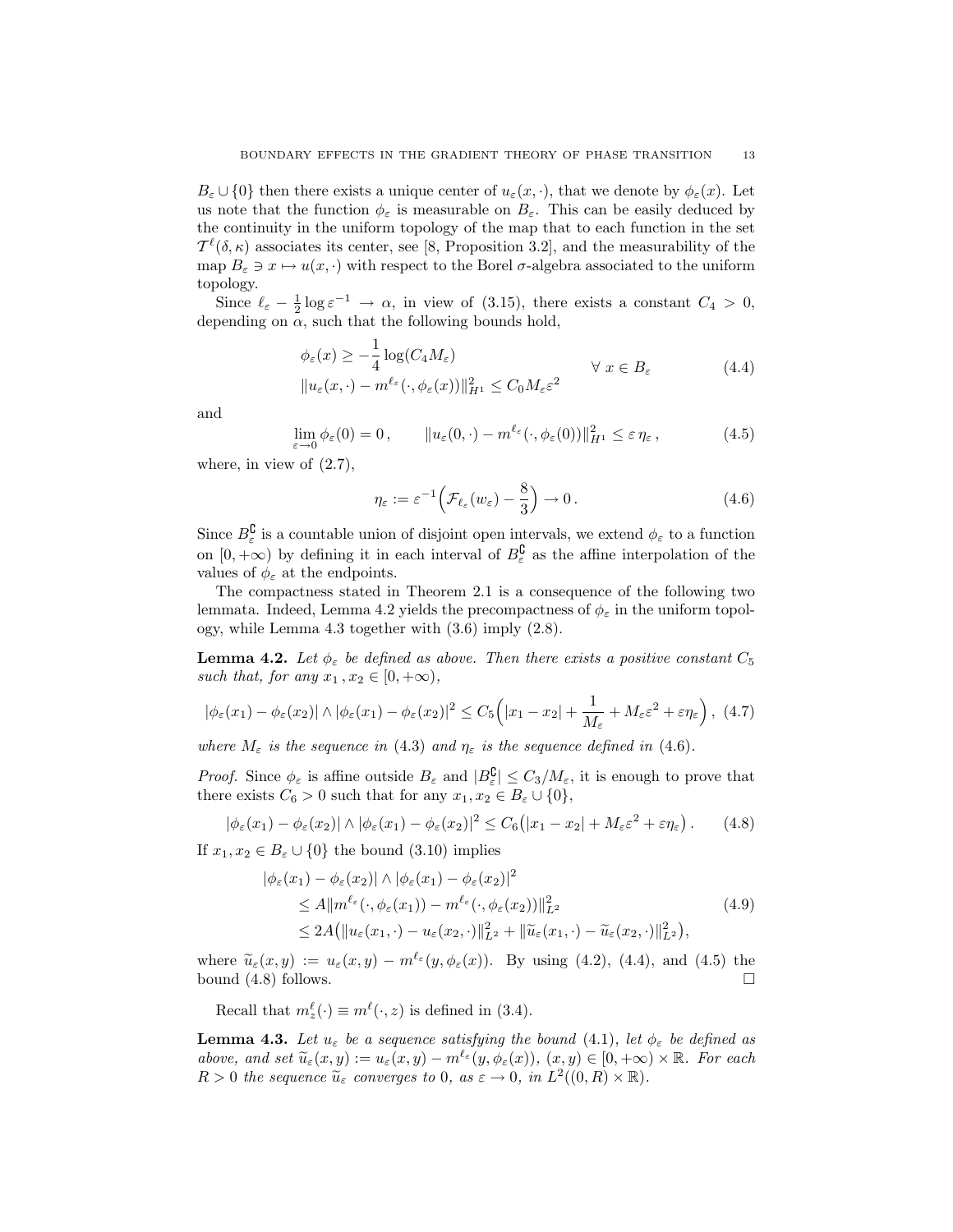*Proof.* The estimate (4.4) trivially implies that, for any  $R > 0$ ,

$$
\lim_{\varepsilon \to 0} \int_{[0,R)\cap B_{\varepsilon}} \int_{-\infty}^{+\infty} |\widetilde{u}_{\varepsilon}|^2 dy dx = 0.
$$
 (4.10)

By (4.2), (3.10) and Lemma 4.2, for a suitable constant  $C_7 > 0$  we get, for any  $x_1, x_2$  in [0, + $\infty$ ),

$$
\|\widetilde{u}_{\varepsilon}(x_1,\cdot)-\widetilde{u}_{\varepsilon}(x_2,\cdot)\|_{L^2}^2 \leq C_7\Big(|x_1-x_2|+\frac{1}{M_{\varepsilon}}+M_{\varepsilon}\varepsilon^2+\varepsilon\eta_{\varepsilon}\Big).
$$

This, together with (4.10) and the fact that  $|B_{\varepsilon}^{\complement}| \leq C_3/M_{\varepsilon}$ , concludes the proof.  $\Box$ 

## 5. Γ-convergence

In this section we conclude the proof of the main result by proving the Γconvergence of the functionals  $F_{\varepsilon}$ .

Proof of Theorem 2.1: Γ-liminf. The formal statement of the Γ-liminf inequality is the following. For each  $u \in X$  and each sequence  $u_{\varepsilon}$  converging to u in X, it holds  $\liminf_{\varepsilon\to 0} F_{\varepsilon}(u_{\varepsilon}) \leq F^{\alpha}(u)$ . In view of the compactness result, the  $\Gamma$ -liminf is achieved once we show that, for each  $\phi \in C([0,+\infty))$  and each sequence  $u_{\varepsilon}$ converging to  $\bar{m}_{\phi}$  in X,

$$
\liminf_{\varepsilon \to 0} F_{\varepsilon}(u_{\varepsilon}) \ge \mathcal{G}^{\alpha}(\phi). \tag{5.1}
$$

Fix  $\phi \in C([0, +\infty))$  and a sequence  $u_{\varepsilon}$  converging to  $\overline{m}_{\phi}$ . Without loss of generality we can assume that  $F_{\varepsilon}(u_{\varepsilon}) \leq C_8$ . Therefore, in view of Lemmata 4.2 and 4.3, by extracting, if necessary, a subsequence, there exists a sequence  $\phi_{\varepsilon}$ converging to  $\phi$  in  $C([0, +\infty))$  such that  $u_{\varepsilon} = m^{\ell_{\varepsilon}}(\cdot, \phi_{\varepsilon}) + \widetilde{u}_{\varepsilon}$ , with  $\widetilde{u}_{\varepsilon}$  converging to zero in  $L^2((0, R) \times \mathbb{R})$ , for any  $R > 0$ . Let  $B_\varepsilon$  be the set of good points as defined in (4.3). Then

$$
F_{\varepsilon}(u_{\varepsilon}) \ge \int_0^{+\infty} \int_{-\infty}^{+\infty} (\partial_x u_{\varepsilon})^2 \, dy \, dx + \int_{B_{\varepsilon}} \varepsilon^{-2} \left[ \mathcal{F}_{\ell_{\varepsilon}}(u_{\varepsilon}(x, \cdot)) - \frac{8}{3} \right] dx
$$
  
= 
$$
\int_0^{+\infty} \int_{-\infty}^{+\infty} (\partial_x u_{\varepsilon})^2 \, dy \, dx + \int_{B_{\varepsilon}} \varepsilon^{-2} \left[ \mathcal{F}_{\ell_{\varepsilon}}(m^{\ell_{\varepsilon}}(\cdot, \phi_{\varepsilon}(x))) - \frac{8}{3} \right] dx + \mathcal{R}_{\varepsilon}.
$$
 (5.2)

Since, for each  $R > 0$ ,  $u_{\varepsilon} \to \bar{m}_{\phi}$  in  $L^2((0, R) \times \mathbb{R})$ , the lower semicontinuity of the map  $u \mapsto ||\partial_x u||^2_{L^2((0,R)\times\mathbb{R})}$  with respect to the  $L^2$ -convergence gives

$$
\liminf_{\varepsilon \to 0} \int_0^R \int_{-\infty}^{+\infty} (\partial_x u_{\varepsilon}(x, y))^2 dx dy
$$
\n
$$
\geq \int_0^R \int_{-\infty}^{+\infty} (\partial_x \overline{m}_{\phi(x)}(y))^2 dy dx = \frac{4}{3} \int_0^R \phi'(x)^2 dx.
$$
\n(5.3)

The estimate of the second term on the right hand side of (5.2) is a direct consequence of Lemma 3.3. Indeed, since  $\varepsilon^{-2}e^{-4\ell_{\varepsilon}} \to e^{-4\alpha}$ , by Fatou's Lemma and the fact that  $|B_{\varepsilon}^{\complement}| \to 0$ , we get

$$
\liminf_{\varepsilon \to 0} \int_{B_{\varepsilon} \cap (0,R)} \varepsilon^{-2} \Big[ \mathcal{F}_{\ell_{\varepsilon}}(m^{\ell_{\varepsilon}}(\cdot, \phi_{\varepsilon}(x))) - \frac{8}{3} \Big] dx \ge 16 \, e^{-4\alpha} \int_0^R e^{-4\phi(x)} dx \,, \quad (5.4)
$$

for any  $R > 0$ .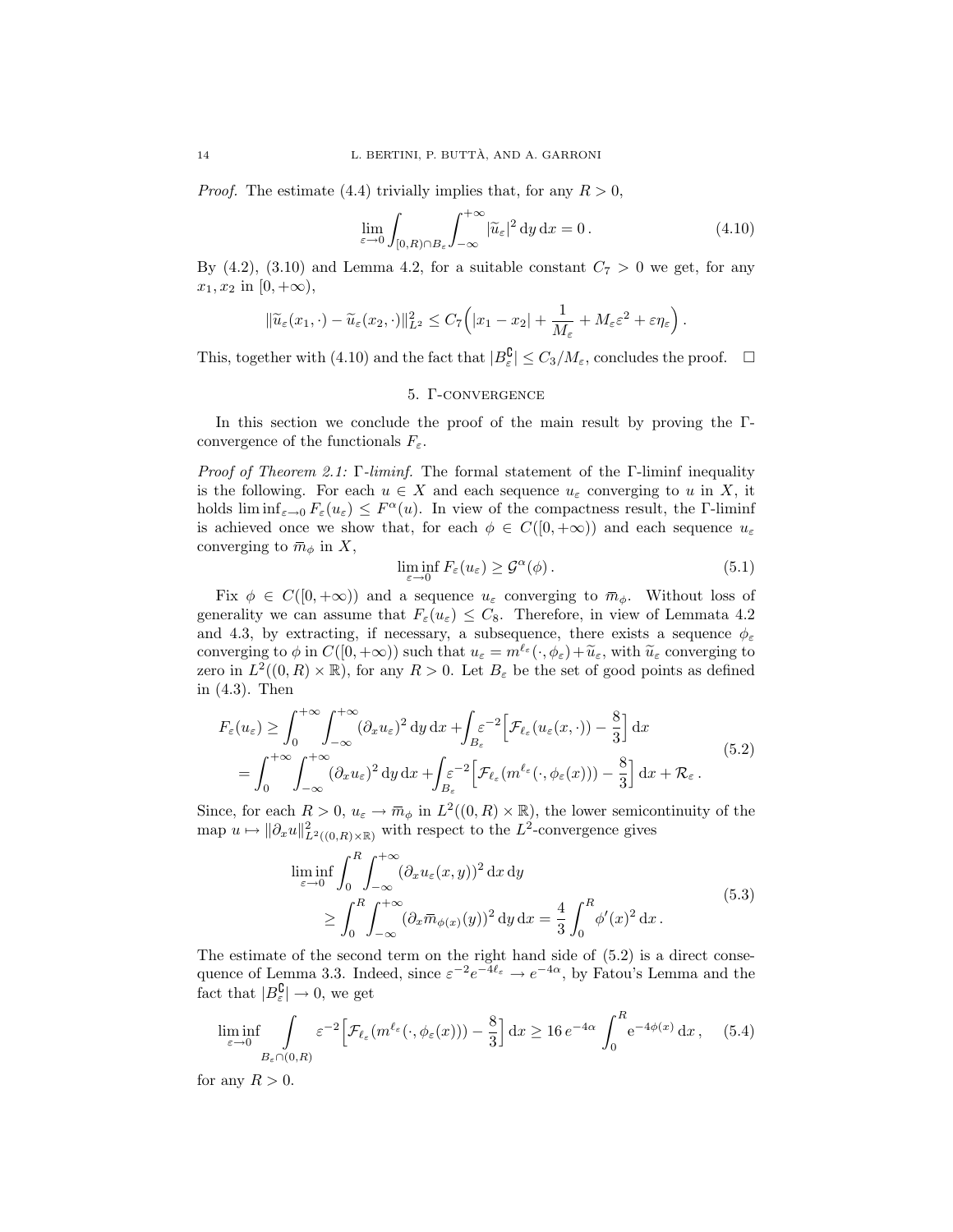Finally, we need to estimate  $\mathcal{R}_{\varepsilon}$  as defined in (5.2), i.e.,

$$
\mathcal{R}_{\varepsilon} = \int_{B_{\varepsilon}} \varepsilon^{-2} \left[ \mathcal{F}_{\ell_{\varepsilon}}(u_{\varepsilon}(x,\cdot)) - \mathcal{F}_{\ell_{\varepsilon}}(m^{\ell_{\varepsilon}}(\cdot,\phi_{\varepsilon}(x))) \right] dx.
$$

By (4.4), for any  $x \in B_{\varepsilon}$ ,

$$
e^{-4\phi_{\varepsilon}(x)}\|\widetilde{u}_{\varepsilon}(x,\cdot)\|_{H^1}\leq C_4C_0^{\frac{1}{2}}M_{\varepsilon}^{\frac{3}{2}}\varepsilon.
$$

Thus, if we further choose  $M_{\varepsilon}$  such that  $M_{\varepsilon}^3 \varepsilon^2 \to 0$  as  $\varepsilon \to 0$ , from (3.14) we get

$$
\liminf_{\varepsilon \to 0} \mathcal{R}_{\varepsilon} \ge \frac{1}{C_1} \lim_{\varepsilon \to 0} \int_{B_{\varepsilon}} \varepsilon^{-2} \|\widetilde{u}_{\varepsilon}(x, \cdot)\|_{H^1}^2 dx.
$$
\n(5.5)

The bound  $(5.1)$  follows by  $(5.2)$ ,  $(5.3)$ ,  $(5.4)$ , and  $(5.5)$ .

We note that the previous arguments show that if the energy of the sequence  $u_{\varepsilon}$ converges to  $\mathcal{G}^{\alpha}(\phi)$  then  $u_{\varepsilon}(x, \cdot), x \in B_{\varepsilon}$ , is actually close in  $H^{1}(\mathbb{R})$  topology to the "right" one dimensional profile, with an explicit control on the norm. The precise statement is given in the following remark.

Remark 5.1. Take a sequence  $u_{\varepsilon}$  with  $F_{\varepsilon}(u_{\varepsilon}) \leq C_9$  and decompose  $u_{\varepsilon}$  as  $u_{\varepsilon} =$  $m^{\ell_{\varepsilon}}(\cdot,\phi_{\varepsilon}) + \widetilde{u}_{\varepsilon}$ , where  $\phi_{\varepsilon}$  is the sequence constructed in Section 4. If  $u_{\varepsilon} \to \overline{m}_{\phi}$ , for some  $\phi \in C([0, +\infty))$ , and satisfies

$$
\liminf_{\varepsilon \to 0} F_{\varepsilon}(u_{\varepsilon}) = \mathcal{G}^{\alpha}(\phi) < +\infty,
$$

then from (5.5) we easily deduce that

$$
\lim_{\varepsilon \to 0} \int_{B_{\varepsilon}} \varepsilon^{-2} \|\widetilde{u}_{\varepsilon}(x,\cdot)\|_{H^1}^2 \, \mathrm{d}x = 0 \, .
$$

*Proof of Theorem 2.1:* Γ-limsup. We now show that for any function  $u \in X$  of the form  $u = \bar{m}_{\phi}$ , with  $\phi \in C([0, +\infty))$ , we can construct a sequence  $\bar{u}_{\varepsilon}$  such that

$$
\liminf_{\varepsilon \to 0} F_{\varepsilon}(\bar{u}_{\varepsilon}) = \mathcal{G}^{\alpha}(\phi).
$$
\n(5.6)

We observe that for each  $\phi \in C([0, +\infty))$  such that  $\phi(0) = 0$  and  $\mathcal{G}^{\alpha}(\phi) < +\infty$ there exists a sequence  $\phi_n$ , with supp  $\phi_n \subset (n^{-1}, +\infty)$  and  $\phi_n \geq -n$ , converging to  $\phi$  and satisfying  $\lim_{n} \mathcal{G}^{\alpha}(\phi_n) = \mathcal{G}^{\alpha}(\phi)$ . By standard properties of the *Γ*-limsup, see e.g. [6, Remark 1.29], it is therefore enough to construct the recovery sequence for  $\phi \in C([0, +\infty))$  bounded from below and with supp  $\phi \subset (\delta, +\infty), \delta > 0$ .

Let  $\zeta_{\varepsilon}$  be a center of the boundary condition  $w_{\varepsilon}$ . In view of (2.7) and Theorem 3.5,  $\zeta_{\varepsilon}$  is in fact the unique center of  $w_{\varepsilon}$ . Moreover, by (3.6), the real sequence  $\zeta_{\varepsilon}$  converges to zero as  $\varepsilon \to 0$ . By redefining  $\ell_{\varepsilon}$  we can thus assume, and do it now, that  $\zeta_{\varepsilon} = 0$ .

We claim that the following sequence does the job,

$$
\bar{u}_{\varepsilon}(x,y) := \begin{cases}\n m^{\ell_{\varepsilon}}(y,\phi(x)) & \text{if } (x,y) \in [\varepsilon,+\infty) \times \mathbb{R} \,, \\
 m^{\ell_{\varepsilon}}(y,0) + \frac{\varepsilon - x}{\varepsilon} \widetilde{w}_{\varepsilon}(y) & \text{if } (x,y) \in [0,\varepsilon) \times \mathbb{R} \,,\n\end{cases} (5.7)
$$

where  $\widetilde{w}_{\varepsilon} := w_{\varepsilon} - m_0^{\ell_{\varepsilon}}$ .<br>In the sequel we use

In the sequel we use the notation  $F_{\varepsilon}(\cdot, A)$  for the localization of the functional  $F_{\varepsilon}$  on the set  $A \subset (0, +\infty) \times \mathbb{R}$ . Since  $m_z^{\ell} = m_0^{\ell+z}$ , by Lemma 3.3 it follows that for each  $\bar{z} \in \mathbb{R}$  there exists  $\bar{\ell} > 0$  such that

$$
e^{-4\ell} \left[ \mathcal{F}_{\ell}(m_z^{\ell}) - \frac{8}{3} \right] \le 17 e^{-4z} \quad \forall z \in [\bar{z}, +\infty) \quad \forall \ell > \bar{\ell}.
$$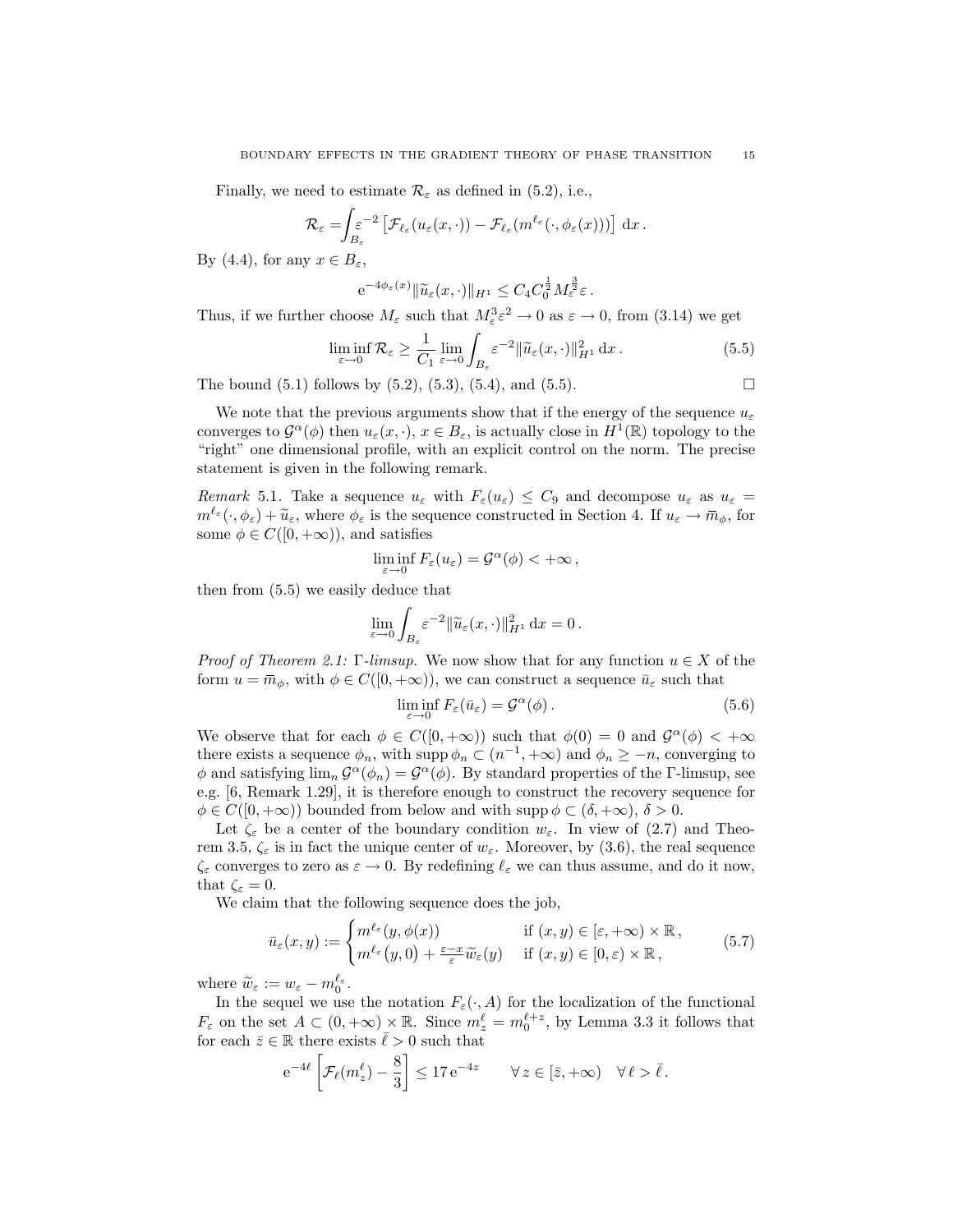Since we assumed  $\phi$  to be bounded from below, by Lemma 3.3, dominated convergence, and (3.11), we deduce

$$
\lim_{\varepsilon \to 0} F_{\varepsilon}(\bar{u}_{\varepsilon}, (\delta, +\infty) \times (-\ell_{\varepsilon}, +\infty)) = \int_{\delta}^{+\infty} \left[ \frac{4}{3} \phi'(x)^2 + 16 e^{-4\alpha} e^{-4\phi(x)} \right] dx. \quad (5.8)
$$

We now show that

$$
\lim_{\varepsilon \to 0} F_{\varepsilon}(\bar{u}_{\varepsilon}, (0, \delta) \times (-\ell_{\varepsilon}, +\infty)) = 16 e^{-4\alpha} \delta.
$$
 (5.9)

Since supp  $\phi \subset (\delta, +\infty)$ , (5.6) is a straightforward consequence of (5.8) and (5.9).

To conclude, we are left with the proof of  $(5.9)$ . As it follows from  $(2.7)$  and (3.14),  $\lim_{\varepsilon \to 0} \varepsilon^{-1} \|\widetilde{w}_{\varepsilon}\|_{H^1}^2 = 0$  and therefore

$$
\lim_{\varepsilon \to 0} \int_0^\delta \int_{-\ell_\varepsilon}^{+\infty} |\partial_x \bar{u}_\varepsilon|^2 dy dx = \lim_{\varepsilon \to 0} \int_0^\varepsilon \int_{-\ell_\varepsilon}^{+\infty} \varepsilon^{-2} |\widetilde{w}_\varepsilon(y)|^2 dy dx = 0.
$$

On the other hand, since  $\phi(x) = 0$  for  $x \in [0, \delta], \bar{u}_{\varepsilon}(x, \cdot) = m_0^{\ell_{\varepsilon}}(\cdot)$  in  $(\varepsilon, \delta)$ , then

$$
\int_0^{\delta} \varepsilon^{-2} \left[ \mathcal{F}_{\varepsilon}(\bar{u}_{\varepsilon}(x, \cdot)) - \frac{8}{3} \right] dx
$$
  
= 
$$
\int_0^{\delta} \varepsilon^{-2} \left[ \mathcal{F}_{\varepsilon}(m_0^{\ell_{\varepsilon}}) - \frac{8}{3} \right] dx + \int_0^{\varepsilon} \varepsilon^{-2} \left[ \mathcal{F}_{\varepsilon}(\bar{u}_{\varepsilon}(x, \cdot)) - \mathcal{F}_{\varepsilon}(m_0^{\ell_{\varepsilon}}) \right] dx.
$$

As  $\ell_{\varepsilon} - \frac{1}{2} \log \varepsilon^{-1} \to \alpha$ , by Lemma 3.3,

$$
\limsup_{\varepsilon \to 0} \int_0^{\delta} \varepsilon^{-2} \Big[ \mathcal{F}_\varepsilon(m_0^{\ell_\varepsilon}) - \frac{8}{3} \Big] dx = 16 e^{-4\alpha} \delta.
$$

As noted before  $\lim_{\varepsilon\to 0} \varepsilon^{-1} \|\widetilde{w}_{\varepsilon}\|_{H^1}^2 = 0$ ; therefore by Theorem 3.5, item (iii),

$$
\lim_{\varepsilon \to 0} \int_0^{\varepsilon} \varepsilon^{-2} \left[ \mathcal{F}_\varepsilon(\bar{u}_\varepsilon(x,\cdot)) - \mathcal{F}_\varepsilon(m_0^{\ell_\varepsilon}) \right] dx = 0,
$$

which completes the proof of  $(5.9)$ .

Appendix A. Sharp estimates on the constrained minimizer

In this appendix we prove the sharp estimates concerning  $m_z^{\ell}$  and its convergence to  $\bar{m}_z$ . We regard the boundary value problem (3.5) as a one dimensional Newtonian system with potential  $-V$  and mass equal to two. Accordingly, the space variable  $y$  is interpreted as the time and denoted by  $t$ .

*Proof of Proposition 3.1.* Given  $T > 0$ , we denote by  $m_T(t)$ ,  $t \in [-T, 0]$ , the solution to the boundary value problem

$$
\begin{cases}\n-2m'' + V'(m) = 0 & \text{in } (-T, 0), \\
m(-T) = -1, m(0) = 0.\n\end{cases}
$$
\n(A.1)

Integrating (A.1) by using the conservation of the Newtonian energy, we get that  $m_T(t)$  is the strictly increasing function on  $[-T, 0]$  such that

$$
-t = \int_{m_T(t)}^0 \frac{\mathrm{d}a}{\sqrt{V(a) + E_T}} \qquad \forall \, t \in [-T, 0], \tag{A.2}
$$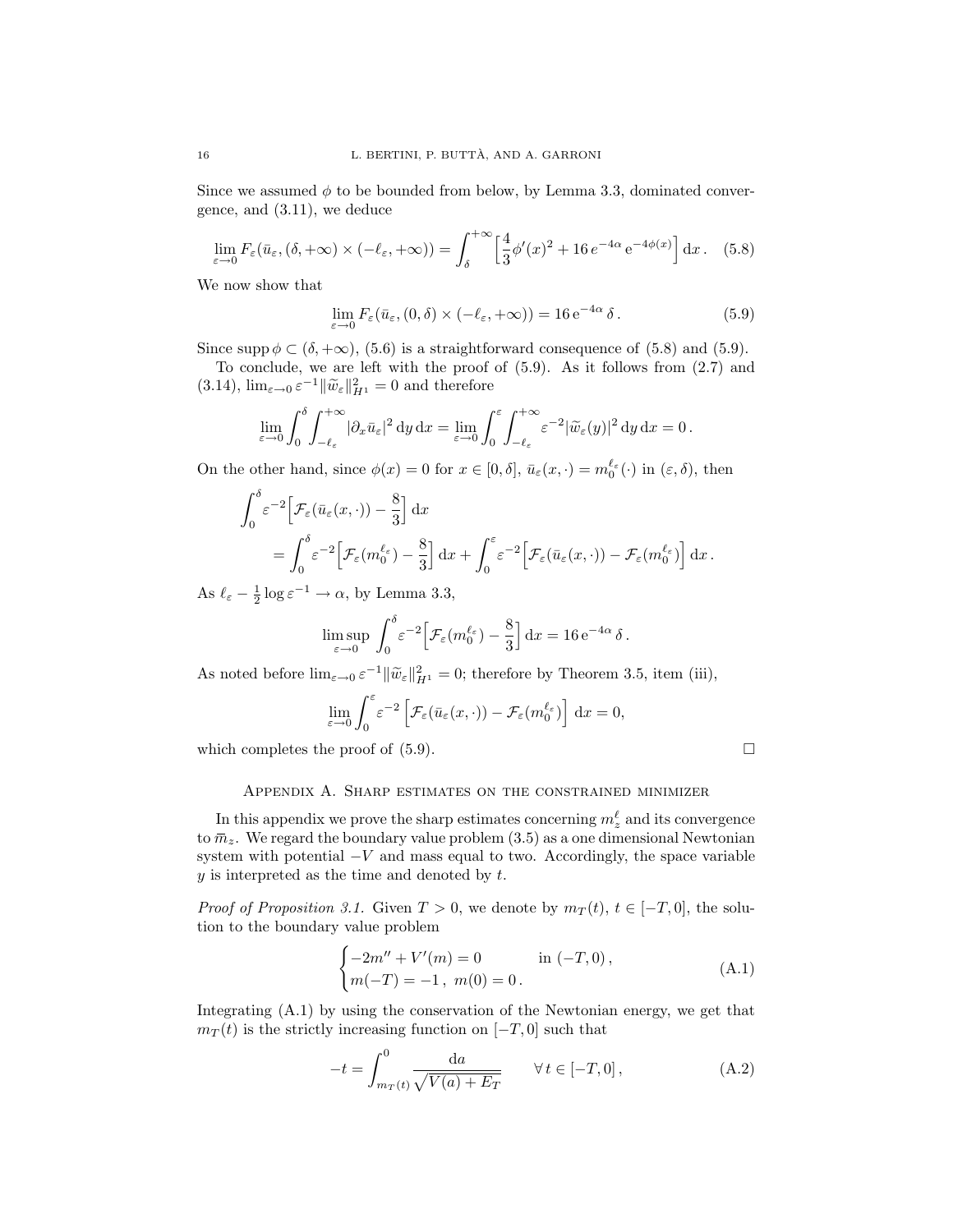where  $E_T$  is implicitly defined by the condition,

$$
T = \int_{-1}^{0} \frac{\mathrm{d}a}{\sqrt{V(a) + E_T}} \,. \tag{A.3}
$$

In the sequel we denote by  $C$  a strictly positive constant, independent of  $T$ , whose numerical value may change from line to line. By [5, Lemma A.1],

$$
\lim_{T \to \infty} e^{4T} E_T = 64 \tag{A.4}
$$

and

$$
\sup_{t \in (-T,0)} |m_T(t) - \overline{m}(t)| \le C e^{-2T} \qquad \forall T \ge 1.
$$
\n(A.5)

We now observe that, for any  $y \in (-\ell, z)$ ,

$$
m_{z}^{\ell}(y) = m_{\ell+z}(y-z),
$$
  
\n
$$
\partial_{z} m_{z}^{\ell}(y) = \partial_{T} m_{\ell+z}(y-z) - m_{\ell+z}^{\prime}(y-z),
$$
  
\n
$$
\partial_{zz} m_{z}^{\ell}(y) = \partial_{T} T m_{\ell+z}(y-z) - 2\partial_{T} m_{\ell+z}^{\prime}(y-z) + m_{\ell+z}^{\prime\prime}(y-z).
$$
\n(A.6)

The bound  $(3.6)$  follows by  $(A.5)$ . We next show

$$
\sup_{t \in (-T,0)} \left| m'_T(t) - \overline{m}'(t) \right| \le C e^{-2T} \qquad \forall T \ge 1,
$$
\n(A.7)

$$
\sup_{t \in (-T,0)} \left| m_T''(t) - \overline{m}''(t) \right| \le C e^{-2T} \qquad \forall T \ge 1,
$$
\n(A.8)

$$
\sup_{t \in (-T,0)} \left\{ \left| \partial_T m_T(t) \right| + \left| \partial_T m'_T(t) \right| + \left| \partial_{TT} m_T(t) \right| \right\} \le C e^{-2T} \qquad \forall T \ge 1, \quad \text{(A.9)}
$$

which imply the estimates (3.7) and (3.8).

*Proof of (A.7).* Since  $\overline{m}'(t) = \sqrt{V(\overline{m}(t))}$ ,  $m'_T(t) = \sqrt{V(m_T(t)) + E_T}$ , and  $\overline{m}(0) =$  $m_T(0) = 0$ , we have

$$
-1 < m_T(t) < \overline{m}(t) < 0 \qquad \forall \, t \in (-T, 0) \, .
$$

Hence, for any  $t \in (-T, 0)$ ,

$$
\left| m_T'(t) - \overline{m}'(t) \right| \le \sqrt{E_T} + \frac{V(\overline{m}(t)) - V(m_T(t))}{\sqrt{V(\overline{m}(t))}} \le \sqrt{E_T} + 4 \left| m_T(t) - \overline{m}(t) \right|, \tag{A.10}
$$

where, in the last inequality, we used that, by the explicit expression  $(2.1)$  of  $V$ ,  $V(b) - V(a) \leq 4\sqrt{V(b)}(b-a)$  for  $-1 < a < b < 0$ . The bound (A.7) now follows by (A.4), (A.5), and (A.10).

*Proof of (A.8).* Since  $m_T''(t) - \bar{m}''(t) = V'(m_T(t)) - V'(\bar{m}(t))$  and  $|V''(a)| \le 16$  for  $-1 < a < 0$ , the bound (A.8) is an immediate consequence of (A.5).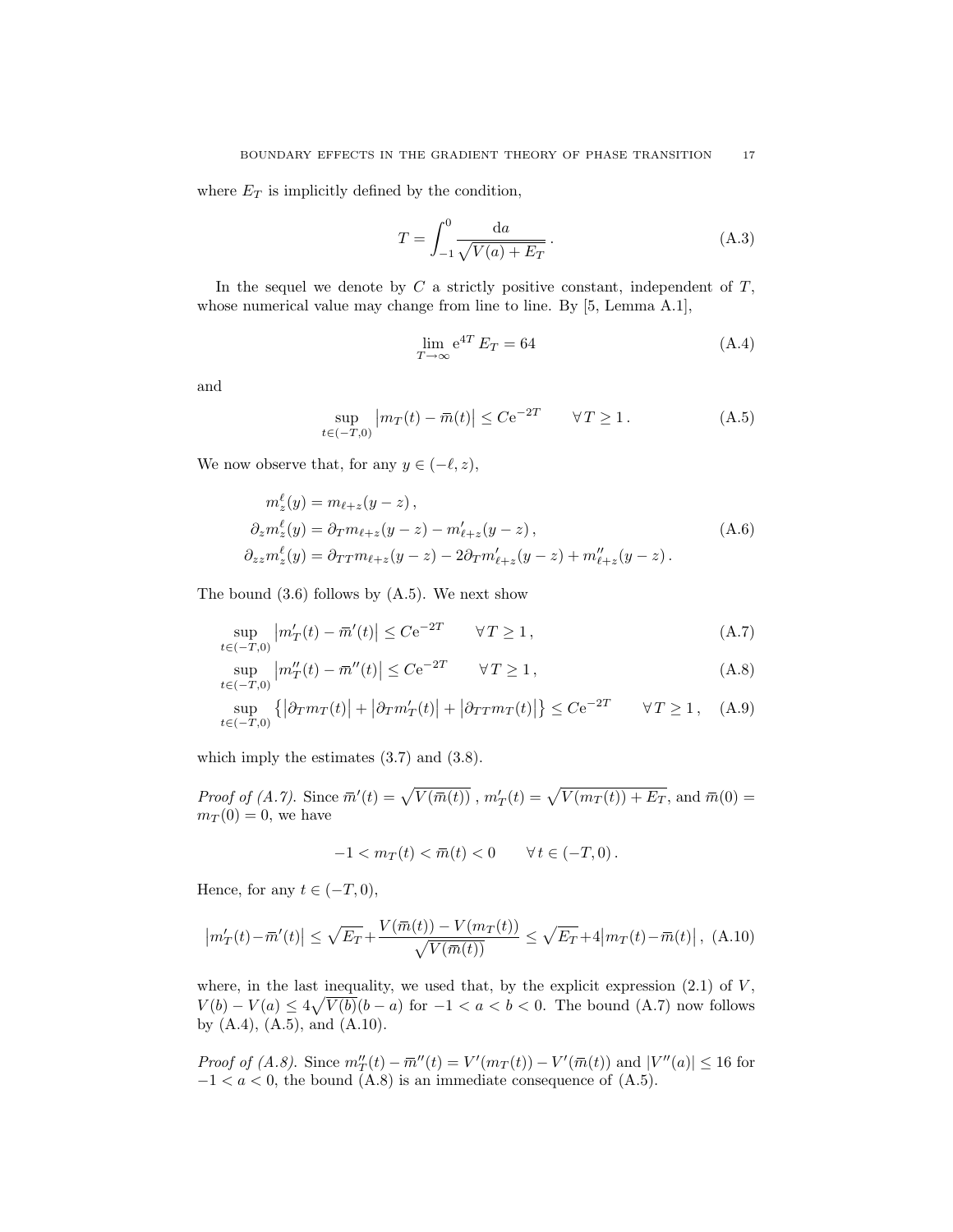*Proof of (A.9).* Taking the derivatives with respect to the variable  $T$  in the identities (A.2), (A.3) and  $m'_T(t) = \sqrt{V(m_T(t)) + E_T}$ , we compute,

$$
E'_{T} := \frac{dE_{T}}{dT} = -2 \left[ \int_{-1}^{0} \frac{da}{[V(a) + E_{T}]}^{3/2} \right]^{-1},
$$
  
\n
$$
E''_{T} := \frac{d^{2}E_{T}}{dT^{2}} = -\frac{3}{4} (E'_{T})^{3} \int_{-1}^{0} \frac{da}{[V(a) + E_{T}]}^{5/2},
$$
  
\n
$$
\partial_{T}m_{T}(t) = -\frac{E'_{T}}{2} \sqrt{V(m_{T}(t)) + E_{T}} \int_{m_{T}(t)}^{0} \frac{da}{[V(a) + E_{T}]}^{3/2},
$$
  
\n
$$
\partial_{T}m_{T}(t) = \left[ \frac{1}{2} \frac{V'(m_{T}(t)) \partial_{T}m_{T}(t) + 2E'_{T}}{V(m_{T}(t)) + E_{T}} + \frac{E''_{T}}{E'_{T}} \right] \partial_{T}m_{T}(t) + \frac{3}{4} (E'_{T})^{2} \sqrt{V(m_{T}(t)) + E_{T}} \int_{m_{T}(t)}^{0} \frac{da}{[V(a) + E_{T}]}^{5/2},
$$
  
\n
$$
\partial_{T}m'_{T}(t) = \frac{1}{2} \frac{V'(m_{T}(t)) \partial_{T}m_{T}(t) + E'_{T}}{\sqrt{V(m_{T}(t)) + E_{T}}}.
$$

By the change of variable  $b = 1 + a$  it is straightforward to check that, for any integer  $n \geq 1$ ,

$$
\int_0^1 \frac{\mathrm{d}b}{\left[4b^2 + E_T\right]^{n/2}} \le \int_{-1}^0 \frac{\mathrm{d}a}{\left[V(a) + E_T\right]^{n/2}} \le \int_0^1 \frac{\mathrm{d}b}{\left[b^2 + E_T\right]^{n/2}} \, .
$$

Therefore,

$$
\frac{g_n(E_T)}{C} \le \int_{-1}^0 \frac{\mathrm{d}a}{\left[V(a) + E_T\right]^{n/2}} \le C g_n(E_T) \qquad \forall T \ge 1, \tag{A.12}
$$

where

$$
g_n(E_T) = \begin{cases} |\log E_T|, & \text{if } n = 1, \\ E_T^{(1-n)/2} & \text{if } n = 3, 5. \end{cases}
$$

By  $(A.12)$  and  $(A.11)$  it follows that

$$
\frac{E_T}{C} \le |E'_T| \le C E_T, \qquad |E''_T| \le C E_T \qquad \forall T \ge 1. \tag{A.13}
$$

Since  $V(a) \ge V(m_T(t))$  for  $a \in [m_T(t)), 0]$ , using (A.12) and (A.13), from (A.11) we get

$$
\left|\partial_T m_T(t)\right| \le \frac{|E'_T|}{2} \int_{m_T(t)}^0 \frac{\mathrm{d}a}{\left[V(a) + E_T\right]^{1/2}} \le C \, E_T |\log E_T| \,. \tag{A.14}
$$

Analogously, using also the explicit form  $(2.1)$  of  $V$ ,

$$
\left|\partial_{TT}m_{T}(t)\right| \leq \left[\frac{2\left|\partial_{T}m_{T}(t)\right| + |E'_{T}|}{E_{T}} + \frac{|E''_{T}|}{|E'_{T}|}\right] \left|\partial_{T}m_{T}(t)\right| + C\frac{|E'_{T}|^{2}}{E_{T}} \leq CE_{T}.
$$
 (A.15)

Finally,

$$
\left|\partial_T m'_T(t)\right| \le \frac{1}{2} \frac{4\left|\partial_T m_T(t)\right| + |E'_T|}{\sqrt{E_T}} \le C\sqrt{E_T} \,. \tag{A.16}
$$

The bound  $(A.9)$  now follows by  $(A.4)$ ,  $(A.14)$ ,  $(A.15)$ , and  $(A.16)$ .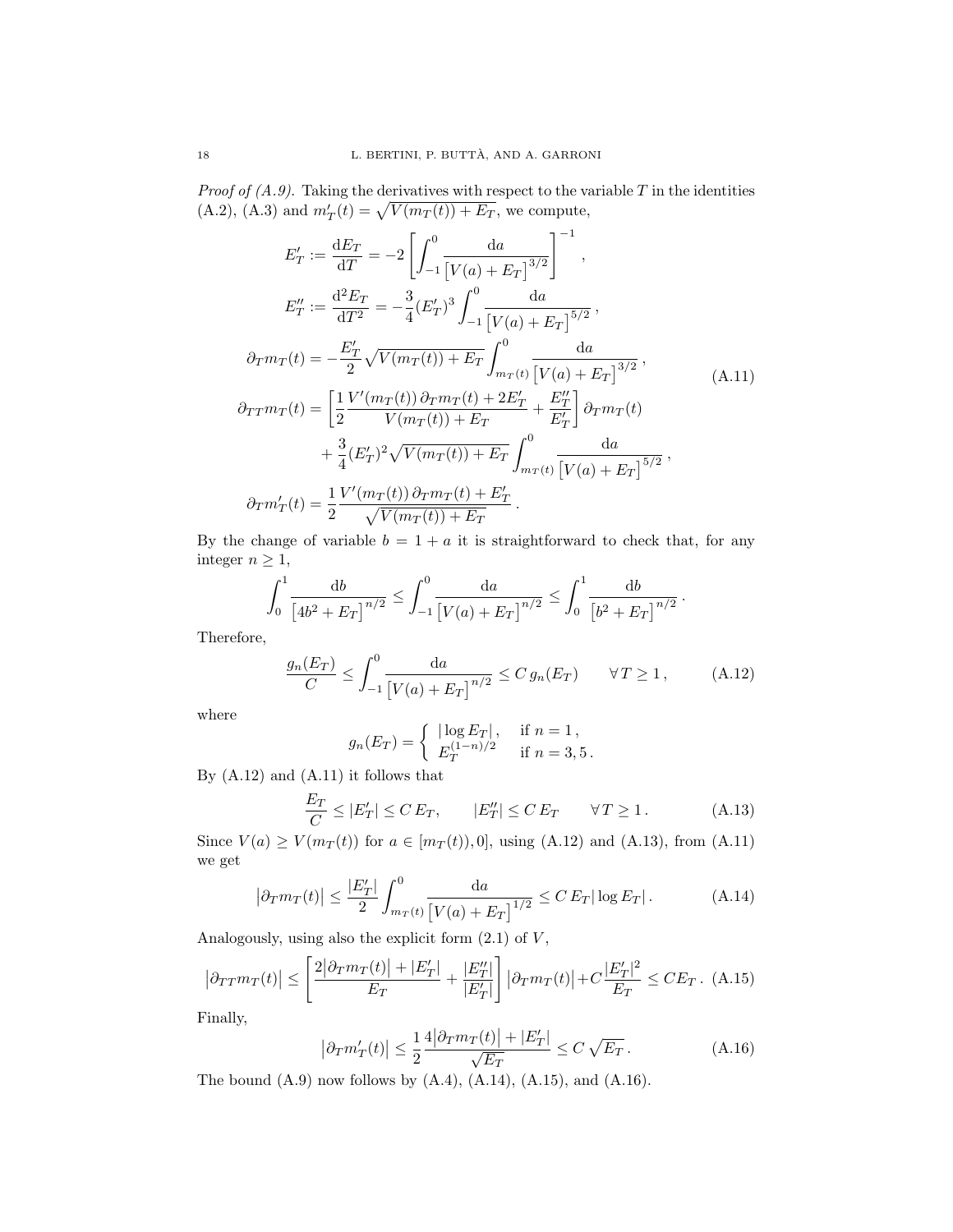*Proof of (3.9).* Recall that  $m_z^{\ell}(y) = \overline{m}_z(y)$  for  $y \ge z$ , whence  $(m_z^{\ell})'(y) + \partial_z m_z^{\ell}(y) = 0$ for  $y > z$ . Therefore, by  $(A.6)$  and  $(A.11)$ ,

$$
\left[ (m_z^{\ell})' \right](z) + \left[ \partial_z m_z^{\ell} \right](z) = \lim_{y \uparrow z} \left\{ (m_z^{\ell})'(y) + \partial_z m_z^{\ell}(y) \right\} = \lim_{y \uparrow z} \partial_T m_T(y-z) \Big|_{T=\ell+z} = 0.
$$

On the other hand, since  $\bar{m}'(0) = 1$ ,

$$
\left| \left[ \left( m_z^{\ell} \right)' \right] (z) \right| = \left| 1 - \sqrt{V(m_{\ell+z}(0)) + E_{\ell+z}} \right| = \left| 1 - \sqrt{1 + E_{\ell+z}} \right| \le E_{\ell+z}.
$$

By (A.4), this concludes the proof of (3.9).

*Proof of (3.10)*. Without loss of generality we assume  $z_1 < z_2$ . Since

$$
m_{z_2}^{\ell}(y) < 0 < m_{z_1}^{\ell}(y) = \overline{m}_{z_1}(y) \qquad \forall y \in (z_1, z_2)
$$

then

$$
\begin{aligned} |m_{z_1}^{\ell} - m_{z_2}^{\ell}||_{L^2}^2 &\geq \int_{z_2}^{+\infty} |\bar{m}_{z_1}(y) - \bar{m}_{z_2}(y)|^2 \, \mathrm{d}y \\ &= \int_0^{+\infty} |\bar{m}(y+z) - \bar{m}(y)|^2 \, \mathrm{d}y =: G(z) \,, \end{aligned} \tag{A.17}
$$

with  $z = z_2 - z_1$ . By differentiating,

 $\overline{\phantom{a}}$ 

$$
G'(z) = 2 \int_0^{+\infty} \overline{m}'(y+z) (\overline{m}(y+z) - \overline{m}(y)) dy,
$$

whence  $G'(0) = 0$  and, since  $\overline{m}$  is strictly increasing,  $G'$  is strictly increasing. Moreover,

$$
G''(0) = 2 \int_0^{+\infty} |\overline{m}'(y)|^2 dy = \frac{4}{3}.
$$

The above properties of the function G imply  $G(z) \geq C z^2 \wedge z$  for any  $z \geq 0$ . In view of (A.17), this yields the lower bound of the estimate (3.10).

To prove the upper bound we analyze separately the cases  $z_2 - z_1 \leq 1$  and  $z_2 - z_1 > 1$ . In the first case, we use the Schwarz's inequality and (3.8) to write

$$
\|m_{z_1}^{\ell} - m_{z_2}^{\ell}\|_{L^2}^2 = \left\| \int_{z_1}^{z_2} \partial_z m_z^{\ell} \, dz \right\|_{L^2}^2 \le (z_2 - z_1) \int_{z_1}^{z_2} \left\| \partial_z m_z^{\ell} \right\|_{L^2}^2 \, dz
$$
  

$$
\le \left( 2\| \overline{m}' \|^2_{L^2} + 2A^2(\ell + z_2) e^{-4(\ell + z_1)} \right) (z_2 - z_1)^2.
$$

In the second case, recalling the definition of  $m_{z_i}^{\ell}$  outside  $(-\ell, z_i)$  and using (3.6), we have

$$
||m_{z_1}^{\ell} - m_{z_2}^{\ell}||_{L^2}^2 \le \int_{-\ell}^{+\infty} 2\big[\bar{m}_{z_1}(y) - \bar{m}_{z_2}(y)\big]^2 dy + 8A^2(\ell + z_2)e^{-4(\ell + z_1)} \le C(z_2 - z_1).
$$

The proposition is thus proved.  $\square$